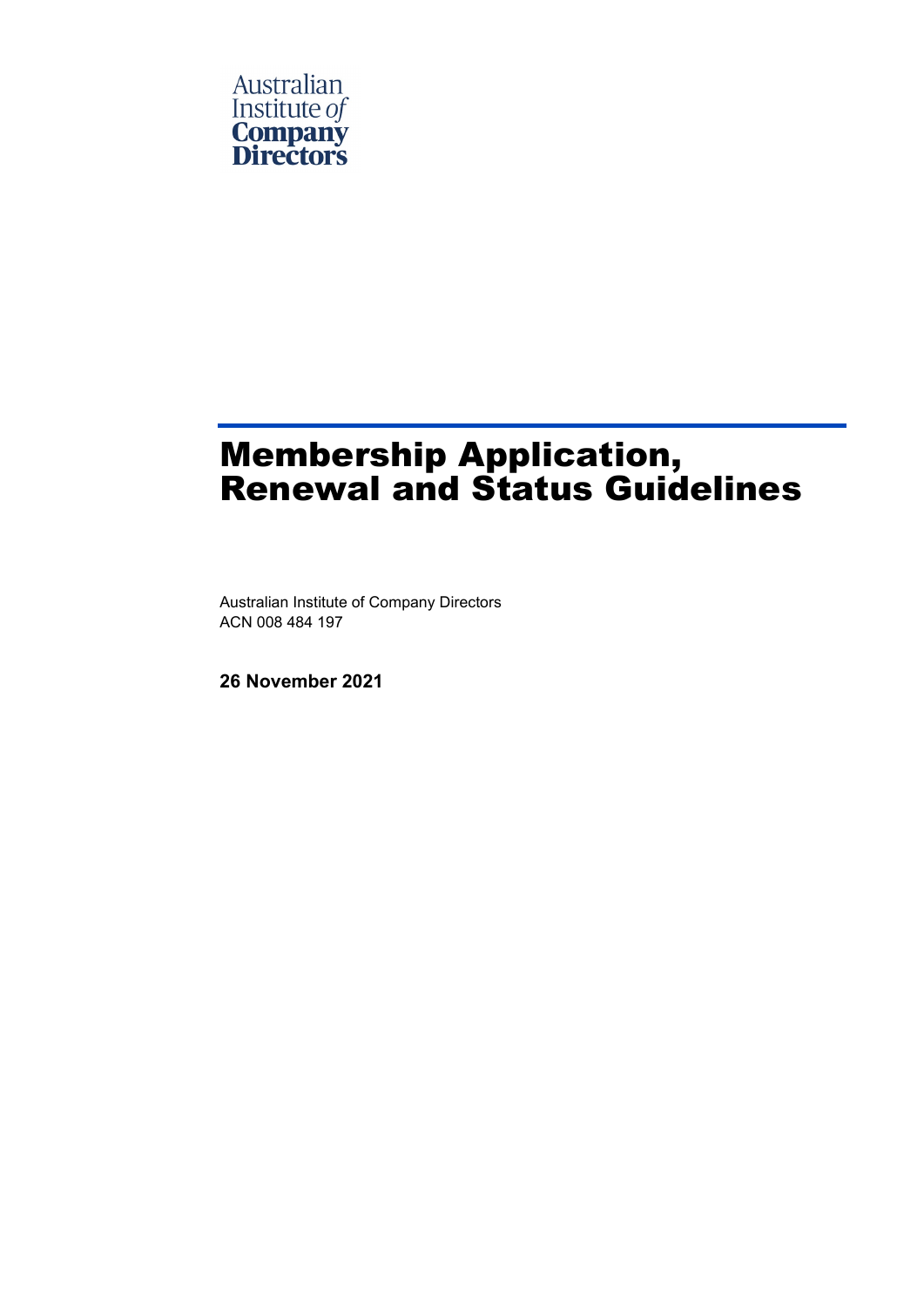# **1 Introduction**

- (a) These Guidelines set out the:
	- (i) process required for the application and assessment of membership applications;
	- (ii) different types of membership status that can be allocated to members of the Institute, including the eligibility criteria and process for allocation of a particular status; and
	- (iii) the rights associated with membership and status benefits.
- (b) A term or expression starting with a capital letter:
	- (i) which is defined in the Dictionary in clause [9,](#page-6-0) has the meaning given to it in that Dictionary; and
	- (ii) which is defined in the Constitution, but is not defined in the Dictionary, has the meaning given to it in the Constitution.

## **2 Membership and status options**

- (a) The Institute is comprised of a single class of membership with the rights and obligations set out in the Constitution.
- (b) Upon application for membership, renewal of membership or invitation by the Board, members may be assigned a membership status based on their satisfaction of certain eligibility criteria.
- (c) Subject to clause [3,](#page-2-0) individuals seeking initial admission to membership of the Institute may be admitted with the status of:
	- (i) Affiliate Member; or
	- (ii) Ordinary Member.
- (d) Subject to clause [3,](#page-2-0) current members seeking transfer or renewal of their membership may apply to be transferred to a different status or remain with their current status as follows:
	- (i) Affiliate Member;
	- (ii) Ordinary Member;
	- (iii) Graduate Member; and
	- (iv) Fellow (transfer to which may also be upon invitation by the Board).
- (e) Subject to clause [3,](#page-2-0) some membership statuses are only accessible upon invitation by the Board, as follows:
	- (i) Fellow (transfer to which may also be by way of application);
	- (ii) Honorary Fellow;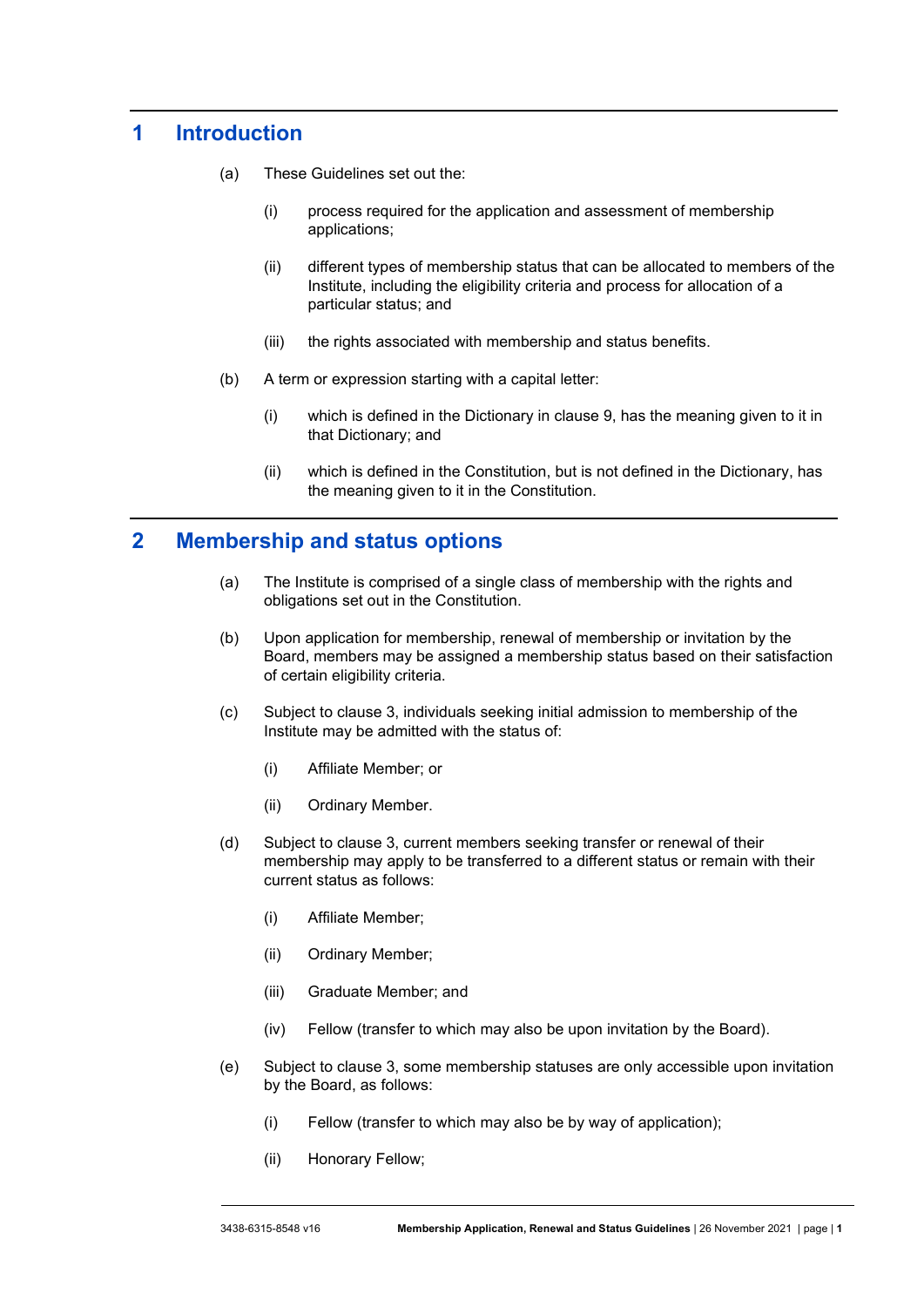(iii) Life Fellow.

# <span id="page-2-0"></span>**3 Membership status eligibility criteria**

- (a) Whilst the Institute is comprised of a single class of membership, upon admission an applicant will be assigned a particular status based on their satisfaction of certain additional eligibility criteria.
- (b) To become a member of the Institute a new applicant or applicant seeking renewal of their membership must:
	- (i) satisfy the eligibility criteria under rule 4.2(a) of the Constitution and, for the purposes of being assigned a particular membership status, the additional eligibility criteria associated with the membership status for which the applicant is applying or being nominated as set out in the table in [Schedule](#page-9-0)  [1;](#page-9-0)
	- (ii) where the applicant has previously been a member of the Institute and is applying for membership renewal, if required by [Schedule 1](#page-9-0) and subject to clause [8,](#page-4-0) demonstrate satisfaction of any ongoing requirements;
	- (iii) ensure that all information provided when applying for membership of the Institute is true and accurate and is not misleading or deceptive;
	- (iv) pay any joining and annual fee that may be required under rule 4.6 of the Constitution and any other policy or procedure of the Institute as may be adopted or amended by the Board from time to time;
	- (v) agree to comply with the Member Code of Conduct;
	- (vi) be admitted into membership by the directors (or their delegate) in accordance with clause [5;](#page-2-1) and
	- (vii) satisfy such other membership criteria as the directors may determine from time to time, acting reasonably.

## **4 Period of membership**

- (a) Membership of the Institute must be renewed every 12 months', with the relevant period commencing on the date the member's name is entered in the register.
- (b) Membership will lapse if not renewed in accordance with a Membership Renewal Notice sent in accordance with rule 4.7 of the Constitution and otherwise in accordance with clause [3.](#page-2-0)

# <span id="page-2-1"></span>**5 Admission of members**

(a) Whilst the Board has the ultimate decision in relation to admission into membership under the Constitution, it has delegated this power to Division Councils and to the National Membership Committee to assess and determine certain specified applications.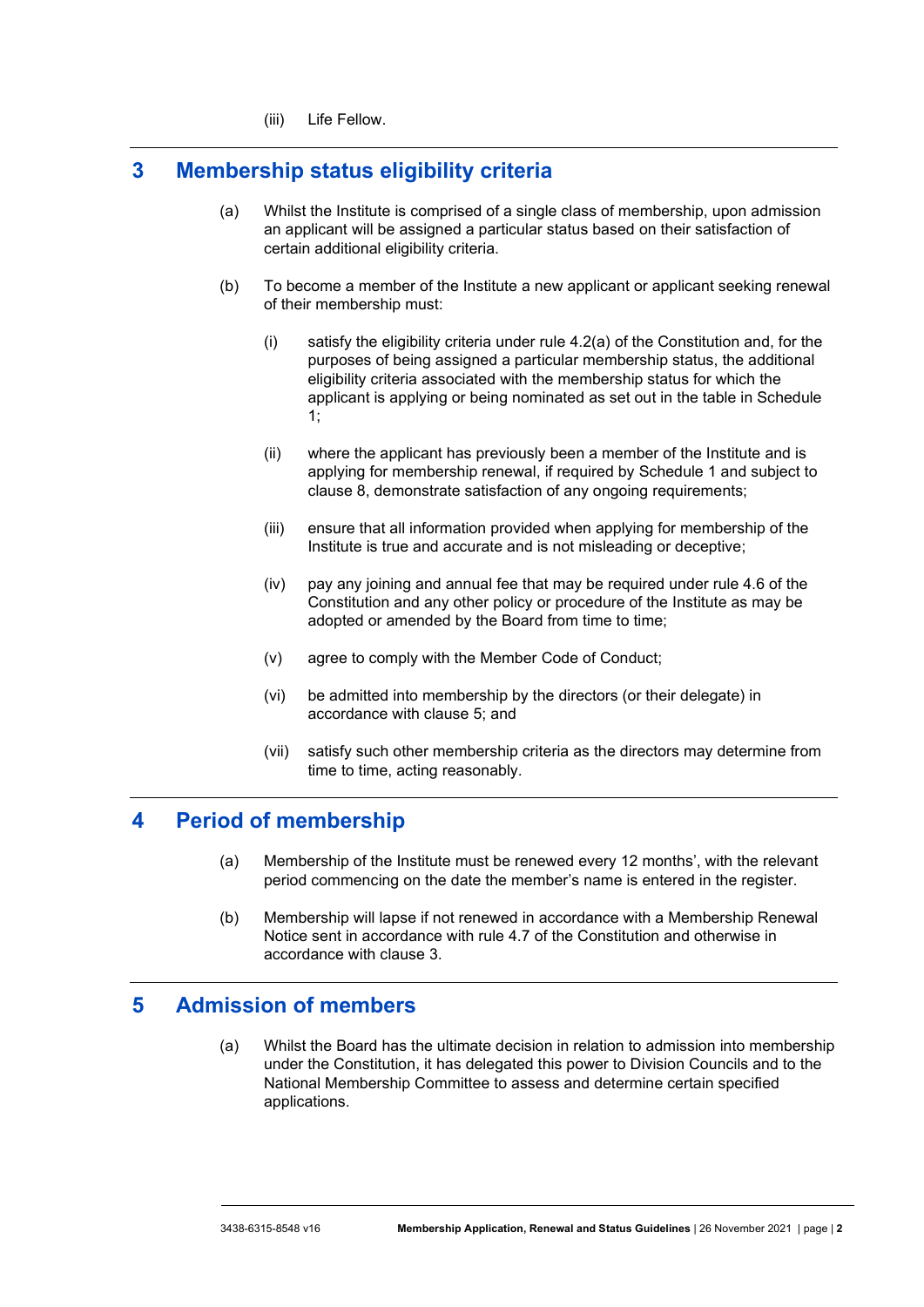- (b) Applications for membership, including allocation of a particular membership status to each member, will be assessed and determined based on the particular membership status for which the person is being considered as follows:
	- (i) Division Councils (or the Division Council Membership Committee):
		- (A) Affiliate Member;
		- (B) Ordinary Member;
		- (C) Graduate Member; and
		- (D) Fellow (for applications for transfer to this status and noting transfer may also be by invitation of the Board).
	- (ii) National Membership Committee:
		- (A) Fellow (for invitation to transfer to this status and noting transfer may also be by application);
		- (B) Honorary Fellow; and
		- (C) Life Fellow; and
	- (iii) Management
		- (A) Retired Member.
- (c) Where the role of determining membership applications is delegated by the Board, the delegate must comply with any directions or advice provided by the National Membership Committee on matters of interpretation or application of these Guidelines or other Institute policies relating to membership (as may be adopted or amended by the Board from time to time).
- <span id="page-3-0"></span>(d) Applications for membership must be determined within a reasonable time following receipt of the membership application or nomination by the Board, and no later than 90 days following receipt.
- (e) Where an application is referred to or is otherwise subject to advice from the National Membership Committee, the 90 day period will be suspended while the National Membership Committee makes its determination.

# <span id="page-3-1"></span>**6 Membership rights and benefits**

- (a) Each member has the rights set out in the Constitution, which include the right to:
	- (i) receive notices of and attend and be heard at any general meeting of the Institute; and
	- (ii) to exercise one vote at a meeting of members.
- (b) Each member has access to benefits related to their particular status as set out in [Schedule 1.](#page-9-0)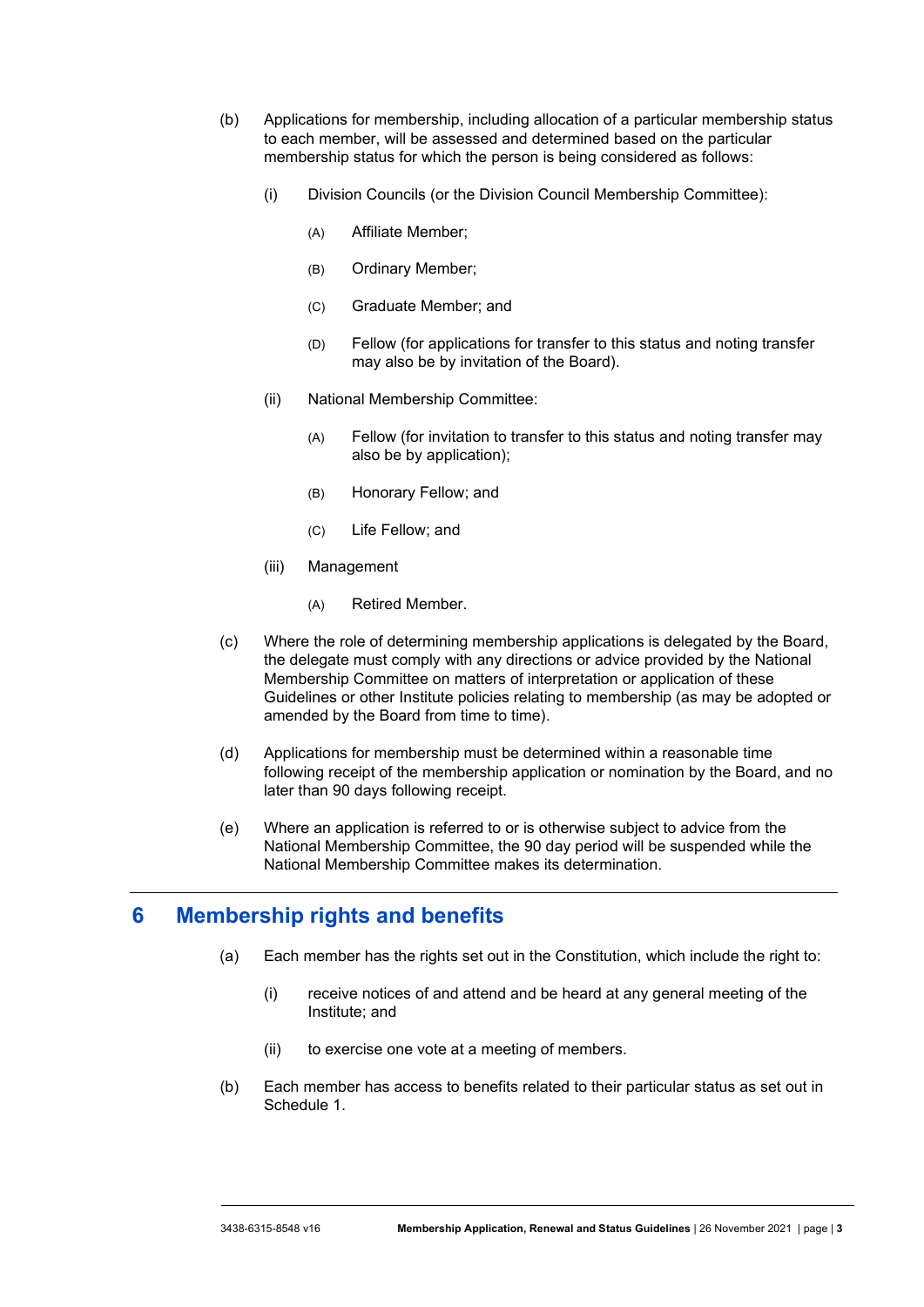# **7 Membership fees**

- (a) The joining fee and annual membership fee for membership are payable in accordance with rule 4.6 of the Constitution and as specified at [http://aicd.companydirectors.com.au/membership.](http://aicd.companydirectors.com.au/membership)
- <span id="page-4-1"></span>(b) The applicable joining fee and membership fee are payable at the same time as the application for membership or renewal of membership is submitted.
- (c) The Board may at its complete discretion:
	- (i) determine the joining fee and/or the annual membership fee (which may be characterised as a membership renewal fee) of the Institute;
	- (ii) determine that the joining fee and/or the annual membership fee payable by one or more members or by members holding different membership statuses be a different amount;
	- (iii) determine that the joining fee and/or membership fee payable by one or more members or by members holding different membership statuses be payable at a different time or times, including by instalments; and
	- (iv) determine, or waive all or some of, the fees payable by one or more members or members holding different membership statuses at any time.
- (d) Any joining fee and annual membership fee that may be required to be paid pursuant to these Guidelines is exclusive of any GST that may be payable.

## <span id="page-4-0"></span>**8 Director Professional Development**

#### **8.1 Mandatory DPD Requirement**

- (a) In accordance with [Schedule 1](#page-9-0) and subject to clause [8.3,](#page-5-0) satisfaction of the Mandatory DPD Requirement is a prerequisite for allocation to or renewal of certain membership statuses. Specifically this is required in order for a member to be allocated the status of, or to renew or otherwise maintain the status of:
	- (i) Ordinary Member;
	- (ii) Graduate;
	- (iii) Fellow; and
	- (iv) Honorary Fellow.
- (b) A member required to satisfy the Mandatory DPD Requirement may do so by obtaining the requisite number of DPD Units from any combination of DPD Activities.
- (c) Each member required to fulfil the Mandatory DPD Requirement to become eligible for or to maintain a particular status is:
	- (i) responsible for keeping their own records evidencing their compliance with the Mandatory DPD Requirement; and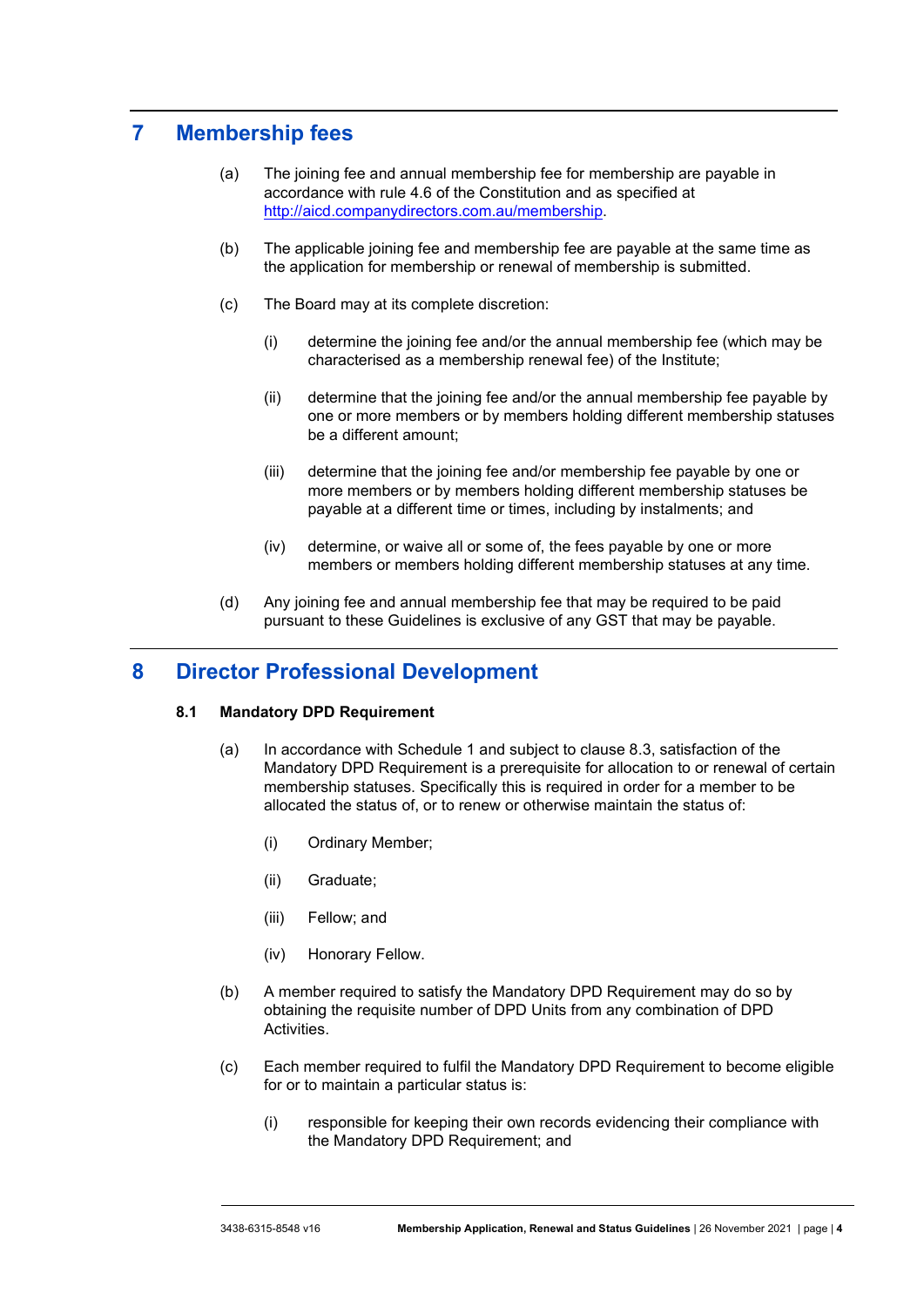- (ii) required to indicate at the time of the renewal of their membership that they have fulfilled the Mandatory DPD Requirement prior to their admission into membership with a different membership status or the renewal of membership with their existing membership status.
- (d) If at the time of membership renewal a member required to satisfy the Mandatory DPD Requirement indicates that they have not fulfilled the Mandatory DPD Requirement, then, subject to clause [8.3,](#page-5-0) the member will be ineligible to renew their membership with their existing membership status and will instead be eligible to apply only for allocation to Affiliate Member status.
- (e) Where a former member of the Institute reapplies for membership and allocation to a status that has a Mandatory DPD Requirement more than six months after their membership initially ceased the person:
	- (i) may only be assigned the status of Associate Member or Ordinary Member, following which they may apply at any time to transfer to a different status;
	- (ii) must satisfy the membership criteria set out in clause [3](#page-2-0) and [Schedule 1](#page-9-0) for the membership status they wish to apply for; and
	- (iii) has no Mandatory DPD Requirement until the third anniversary of the member's new membership having been accepted.
- (f) If a person's membership ceases for six months or less and is subsequently reinstated (including following the process set out in clause [3\)](#page-2-0), then their DPD history and Mandatory DPD Requirement continue as if no such cessation occurred.

#### <span id="page-5-2"></span>**8.2 Random Audit**

- (a) The Institute may, in its absolute discretion, make enquiries of any member to which the Mandatory DPD Requirement applies to determine whether the member has fulfilled the Mandatory DPD Requirement.
- (b) Any Random Audit will be conducted according to the procedure set out in the DPD Guidelines.
- (c) Subject to clause [8.3,](#page-5-0) if, following a Random Audit, a member is found not to have fulfilled the Mandatory DPD Requirement, then the member will be ineligible to renew their membership with their existing membership status and will instead be eligible to apply only for renewal with the status of Affiliate Member.

#### <span id="page-5-1"></span><span id="page-5-0"></span>**8.3 Period of Grace**

- (a) If:
	- (i) on their application form for renewal of membership, a member indicates that they have not fulfilled the Mandatory DPD Requirement; or
	- (ii) following a Random Audit, a member is found not to have fulfilled the Mandatory DPD Requirement;

then:

(iii) a period of grace (which concludes 91 days before the member's next membership renewal date) will apply during which the member will be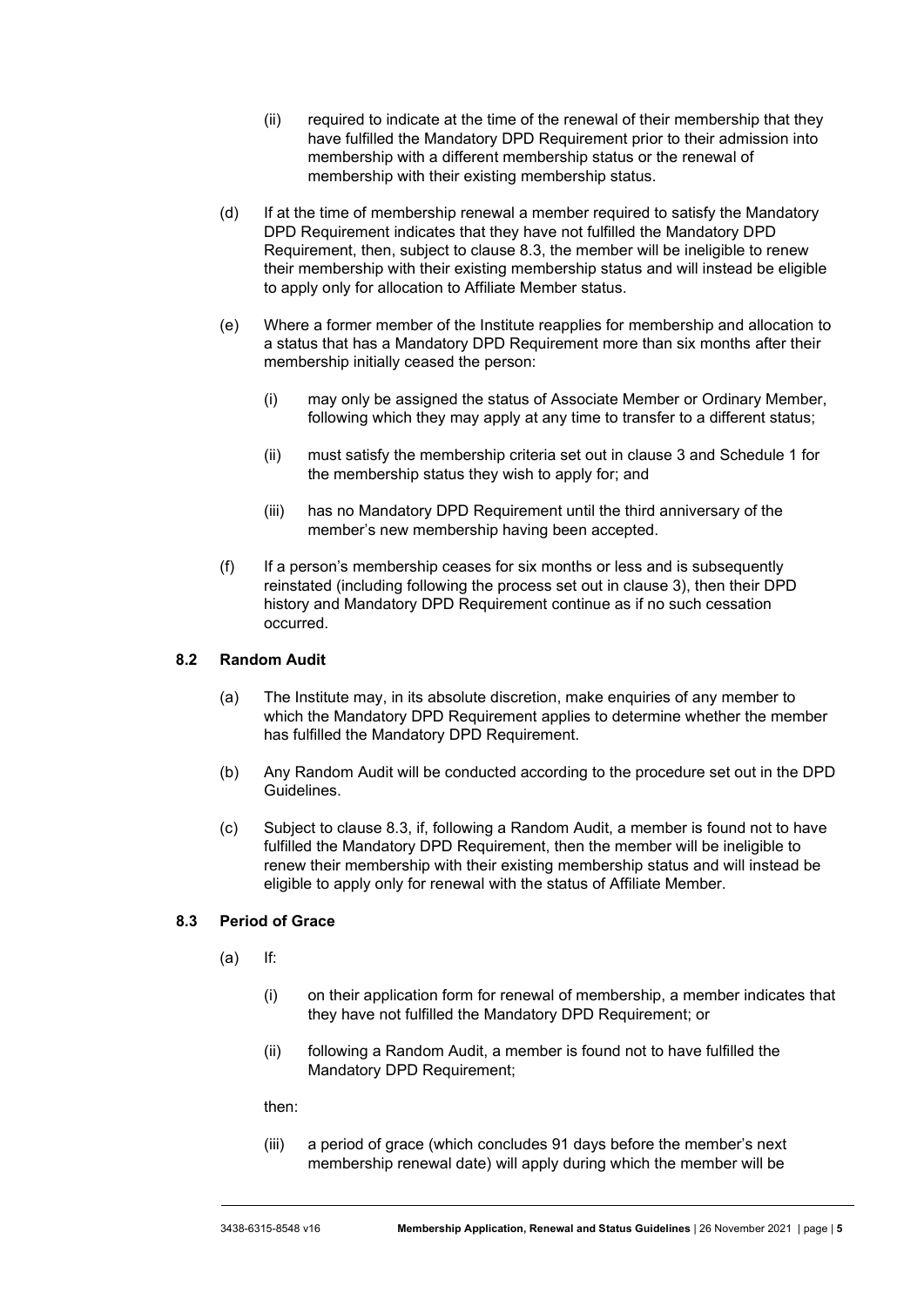renewed with their existing membership status and will have the opportunity to accrue additional DPD Units to address the shortfall;

- <span id="page-6-1"></span>(iv) a Compliance Audit will be performed prior to the conclusion of the period of grace; and
- (v) the period of grace referred to above will continue until the Compliance Audit is performed.
- (b) If as a result of the Compliance Audit referred to in clause  $8.3(a)(iv)$  the member is found to have:
	- (i) fulfilled the DPD Make Good Requirement, then their membership will be renewed with their existing membership status;
	- (ii) not fulfilled the DPD Make Good Requirement, then the member will be ineligible to renew their membership with their existing membership status and will instead be eligible to apply only for renewal with the membership status of Affiliate Member.
- (c) each individual is entitled to only one period of grace under clause [8.3\(a\)](#page-5-1) during their lifetime.

#### **8.4 Board discretion**

- (a) Administration of the Mandatory DPD Requirement remains wholly at the discretion of the Board (or, where the Board delegates some or all of that discretion to Management, at the discretion of the relevant Management personnel).
- (b) The Board (or, where the Board delegates some or all of that discretion to Management, Management) may, in accordance with the DPD Guidelines waive (in whole or in part) the Mandatory DPD Requirement that would otherwise apply to a member seeking either admission into or renewal with a certain membership status.

### <span id="page-6-0"></span>**9 Dictionary**

#### **9.1 Dictionary**

In these Guidelines:

- (a) **Australian Tertiary Education Institution** means a university established under legislation passed by a State or Territory Government or the Government of the Commonwealth of Australia;
- (b) **Boardroom Mastery** means the Institute's three day course offering a highly individualised, reflective and transformational learning experience for senior directors;
- (c) **Boards of Advice** means an advisory board or committee established by a board to provide it with advice;
- (d) **Company Directors Course** means the Institute's course providing a comprehensive overview of the roles and duties of board directors;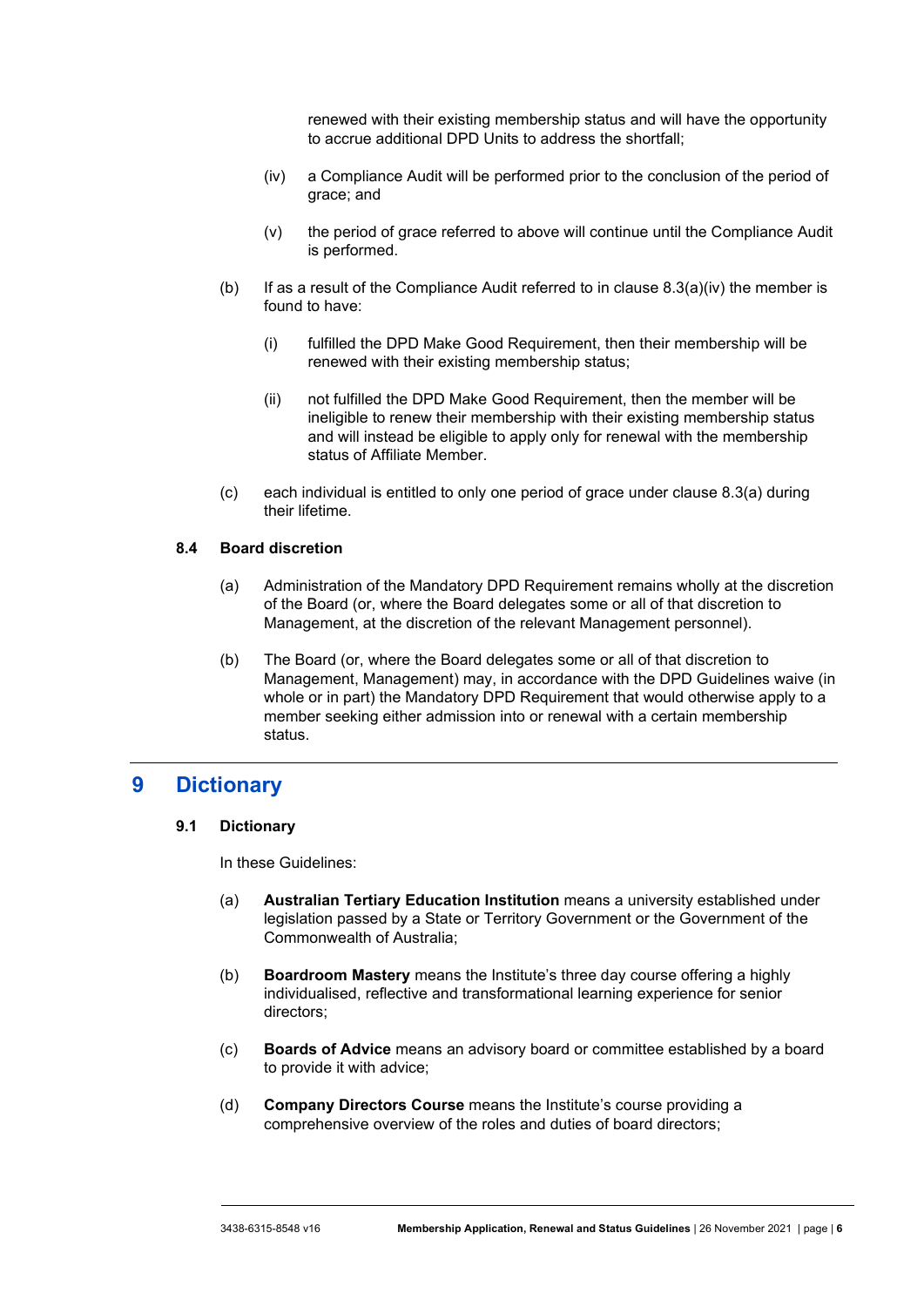- (e) **Compliance Audit** means an audit in respect of a member conducted by the Institute before the end of the relevant membership year to determine whether that member, having been identified either by the Institute on a Random Audit or by themselves at the time of the renewal of their membership is fulfilling the Mandatory DPD Requirement as at the last renewal date or has fulfilled the DPD Make Good Requirement;
- (f) **Constitution** means the constitution of the Institute;
- (g) **DPD** means director professional development;
- (h) **DPD Activities** means those courses, conferences, briefings programs or activities prescribed by the DPD Guidelines;
- (i) **DPD Guidelines** means the guidelines relating to DPD published by the Institute from time to time and as made available on the AICD website;
- (j) **DPD Make Good Requirement** means, in respect of a member, obtaining sufficient DPD Units to address the deficiency in their Mandatory DPD Requirement for the period ending on the last date of renewal of that member's membership prior to that point in time, together with obtaining such additional DPD Units to meet the Mandatory DPD Requirement for the relevant membership status to permit the member to obtain renewal with that membership status;
- (k) **DPD Units** means the number of units ascribed to a particular DPD Activity by the DPD Guidelines;
- (l) **Eligible Organisation** has the meaning given in the Fellow Guidance Note;
- (m) **Fellow Guidance Note** means the guidance note regarding the membership status of Fellow, as amended by the Board from time to time and as annexed to these Guidelines;
- (n) **Guidelines** means these Membership Application, Renewal and Status Guidelines;
- (o) **Institute** means Australian Institute of Company Directors (ACN 008 484 197);
- (p) **Mandatory DPD Requirement** means the minimum number of DPD Units to be completed for admission into, and membership renewal within, a membership status prescribed by the DPD Guidelines;
- (q) **Mastering the Boardroom** means the former three day course run by the Institute that was discontinued in 2019;
- (r) **National Membership Committee** means a committee established by the Board from time to time to address the Institute membership matters;
- (s) **Random Audit** means an audit conducted under clause [8.2;](#page-5-2)
- (t) **Senior Government Official** has the meaning given in the Fellow Guidance Note; and
- (u) **Significant Government Entity** has the meaning given in the Fellow Guidance Note.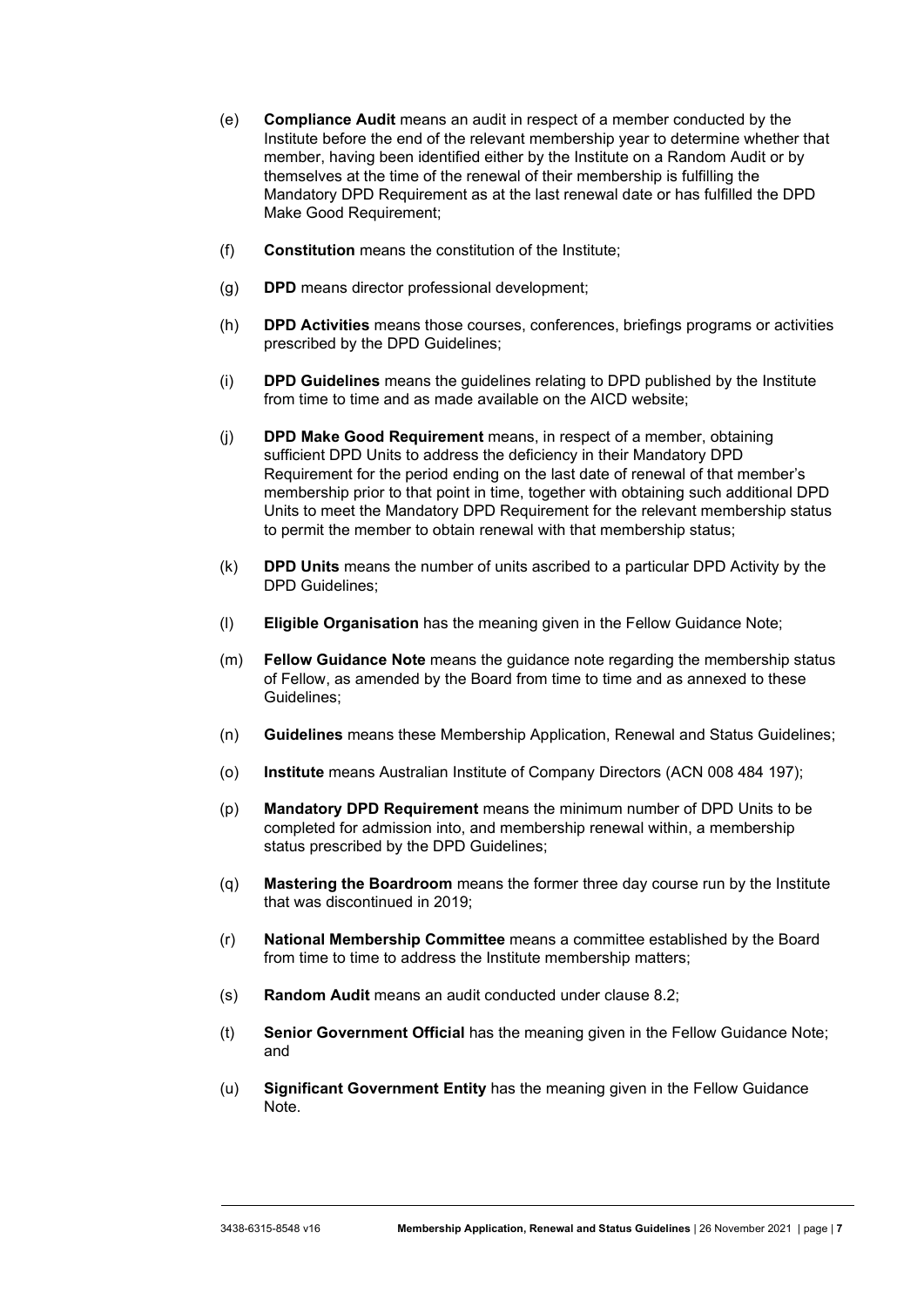#### **9.2 Interpretation**

In these Guidelines the following rules of interpretation apply unless the contrary intention appears:

- (a) the words 'such as', 'including', 'particularly' and similar expressions are not used as, nor are intended to be, interpreted as words of limitation;
- (b) headings are for convenience only and do not affect the interpretation of these Guidelines;
- (c) the singular includes the plural and vice versa;
- (d) words that are gender neutral or gender specific include each gender;
- (e) a reference in a clause in general terms to a person holding or occupying a particular office or position includes a reference to any person who occupies or performs the duties of that office or position for the time being;
- (f) where a word or phrase is given a particular meaning, other parts of speech and grammatical forms of that word or phrase have corresponding meanings;
- (g) a law includes a constitutional provision, treaty, decree, convention, statute, regulation, ordinance, by-law, judgment, rule of common law or equity and is a reference to that law as amended, consolidated or replaced; and
- (h) if there is any conflict between these Guidelines and the Constitution, the terms of the Constitution will prevail.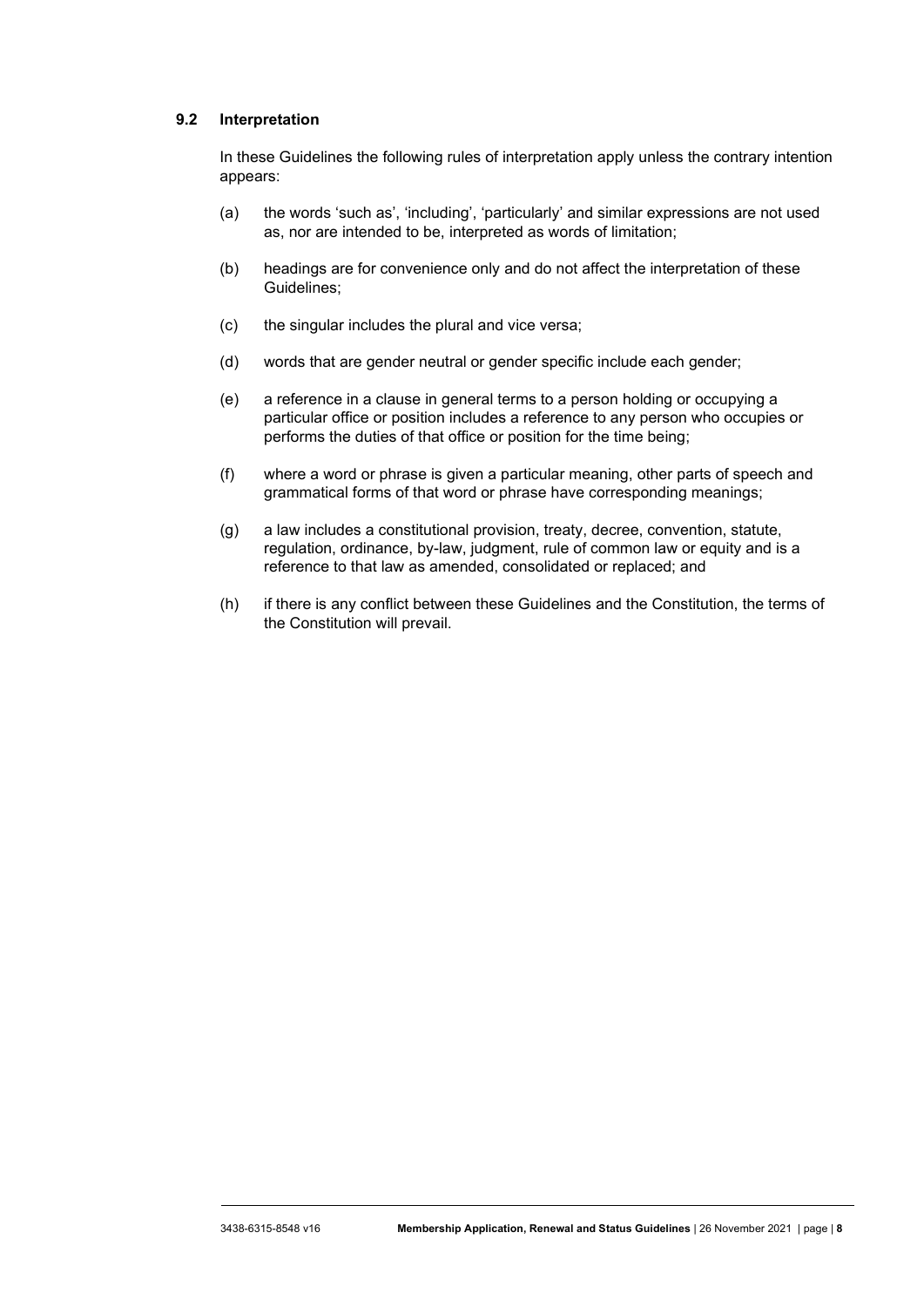#### **Schedule 1 Membership Status Criteria, Admission, Requirements and Benefits**

<span id="page-9-0"></span>

| <b>Membership</b><br><b>status</b> | <b>Eligibility criteria</b>                                                                                                                                                                                                                                                  | <b>Admission Process</b>                                                                                     | <b>Ongoing</b><br><b>Requirements</b>                                                                                                                                                                                                                                                                                                                                | <b>Benefits</b>                                                                                                                                                                                                                                                        |
|------------------------------------|------------------------------------------------------------------------------------------------------------------------------------------------------------------------------------------------------------------------------------------------------------------------------|--------------------------------------------------------------------------------------------------------------|----------------------------------------------------------------------------------------------------------------------------------------------------------------------------------------------------------------------------------------------------------------------------------------------------------------------------------------------------------------------|------------------------------------------------------------------------------------------------------------------------------------------------------------------------------------------------------------------------------------------------------------------------|
| Affiliate                          | An Affiliate Member must:<br>satisfy the eligibility criteria in rule 4.2(a) of the<br>Constitution; and<br>demonstrate an interest in the affairs of the<br>Institute; or<br>be a full-time student at an Australian Tertiary<br>$\bullet$<br><b>Education Institution.</b> | An Affiliate Member must<br>comply with the admission<br>requirements in rule 4.2(b)<br>of the Constitution. | An Affiliate Member is<br>not required to satisfy<br>any ongoing<br>requirements other<br>than those required to<br>retain membership<br>under the<br>Constitution.<br>Note: The Mandatory<br><b>DPD Requirement</b><br>does not apply as a<br>prerequisite for<br>eligibility to admission<br>into, or for<br>membership renewal<br>of, the status of<br>Affiliate. | An Affiliate Member is<br>permitted to:<br>access Institute<br>$\bullet$<br>Member<br>Lounges;<br>access, for a<br>$\bullet$<br>fee, exclusive<br>Institute<br>products,<br>including training<br>and events; and<br>utilise the<br>$\bullet$<br>designation<br>AAICD. |
| Ordinary                           | An Ordinary Member must:<br>satisfy the eligibility criteria in rule 4.2(a) of the<br>Constitution; and<br>have two or more years' experience as:<br>$\bullet$<br>a director or alternate director of a<br>company or companies (concurrent                                  | An Ordinary Member must<br>comply with the admission<br>requirements in rule 4.2(b)<br>of the Constitution.  | Subject to clause 8,<br>an Ordinary Member<br>must demonstrate<br>satisfaction of the<br>Mandatory DPD<br>Requirement.                                                                                                                                                                                                                                               | An Ordinary Member<br>is permitted to:<br>access Institute<br>$\bullet$<br>Member<br>Lounges;<br>access, for a<br>fee, exclusive<br>Institute<br>products,                                                                                                             |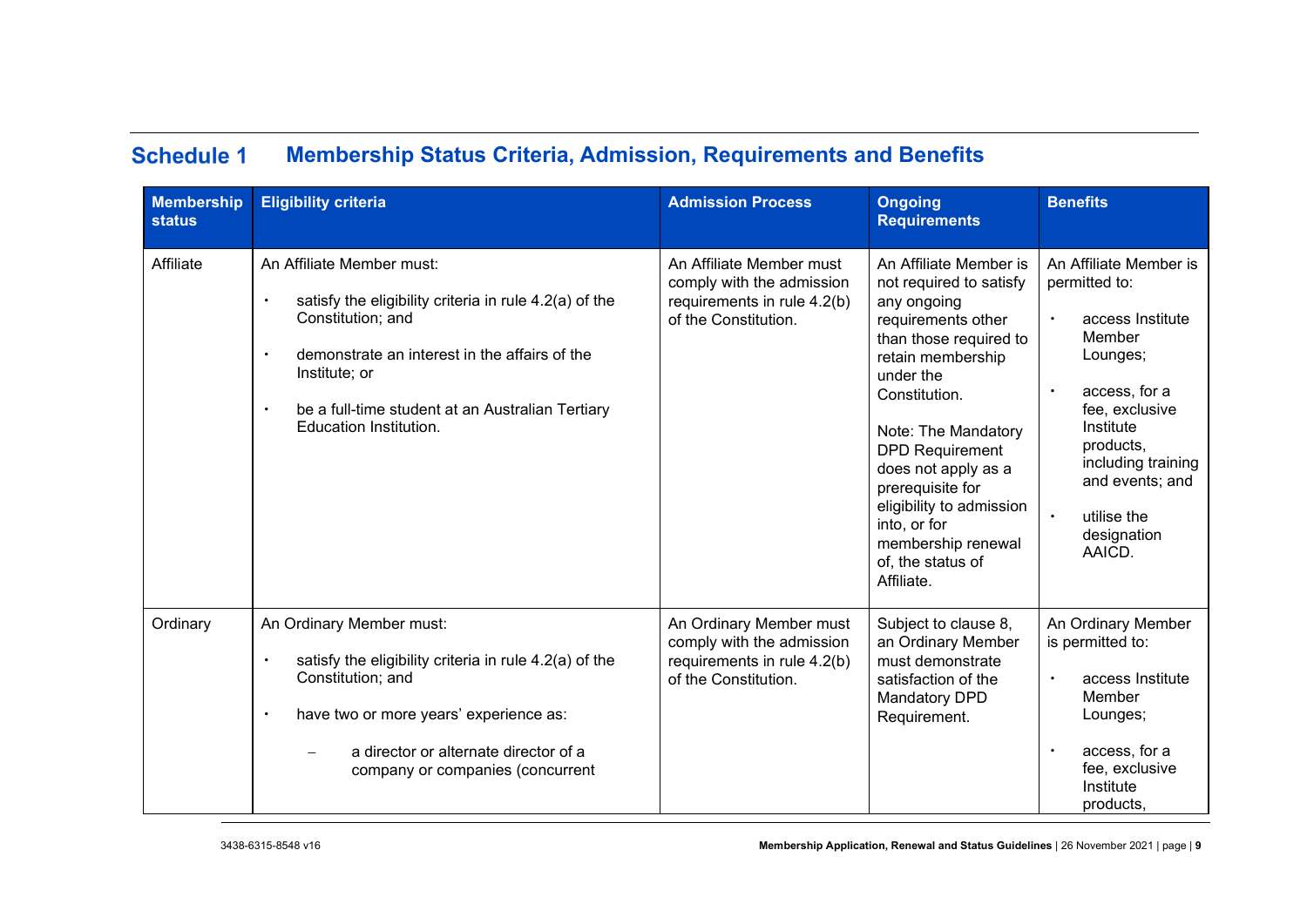| <b>Membership</b><br><b>status</b> | <b>Eligibility criteria</b>                                                                                                                                                                                                                                                                                                                                                                                                                                                                                                                                                                                                                                                                                                                                                                                                                                                                                                                                                | <b>Admission Process</b>                                                                                                                     | <b>Ongoing</b><br><b>Requirements</b>                                                       | <b>Benefits</b>                                                               |
|------------------------------------|----------------------------------------------------------------------------------------------------------------------------------------------------------------------------------------------------------------------------------------------------------------------------------------------------------------------------------------------------------------------------------------------------------------------------------------------------------------------------------------------------------------------------------------------------------------------------------------------------------------------------------------------------------------------------------------------------------------------------------------------------------------------------------------------------------------------------------------------------------------------------------------------------------------------------------------------------------------------------|----------------------------------------------------------------------------------------------------------------------------------------------|---------------------------------------------------------------------------------------------|-------------------------------------------------------------------------------|
|                                    | directorships may not be added together in<br>determining years of experience);<br>a senior executive with managerial<br>responsibilities equivalent to those of an<br>executive director (for example, chief<br>financial officer or chief operating officer) or<br>a member of local Boards of Advice of<br>companies;<br>a partner or sole proprietor of a<br>professional practice (for example, a legal,<br>accountancy, architectural or stockbroking<br>practice) or unincorporated business, or a<br>senior person with professional<br>qualifications employed by a body<br>corporate (for example, an in-house senior<br>legal counsel); or<br>an academic at the level of (or equivalent<br>to) professor, or the head of a relevant<br>faculty (for example, business or law) at a<br>tertiary institution regulated by the Tertiary<br><b>Education Quality and Standards Agency;</b><br>and<br>demonstrate satisfaction of the Mandatory DPD<br>Requirement. |                                                                                                                                              |                                                                                             | including training<br>and events; and<br>utilise the<br>designation<br>MAICD. |
| Graduate                           | A Graduate Member must:<br>satisfy the eligibility criteria in rule 4.2(a) of the<br>Constitution or be an existing member of the<br>Institute;                                                                                                                                                                                                                                                                                                                                                                                                                                                                                                                                                                                                                                                                                                                                                                                                                            | A Graduate Member must<br>comply with the admission<br>requirements in rule 4.2(b)<br>of the Constitution and, in<br>the case of an existing | Subject to clause 8, a<br><b>Graduate Member</b><br>must demonstrate<br>satisfaction of the | A Graduate Member<br>is permitted to:                                         |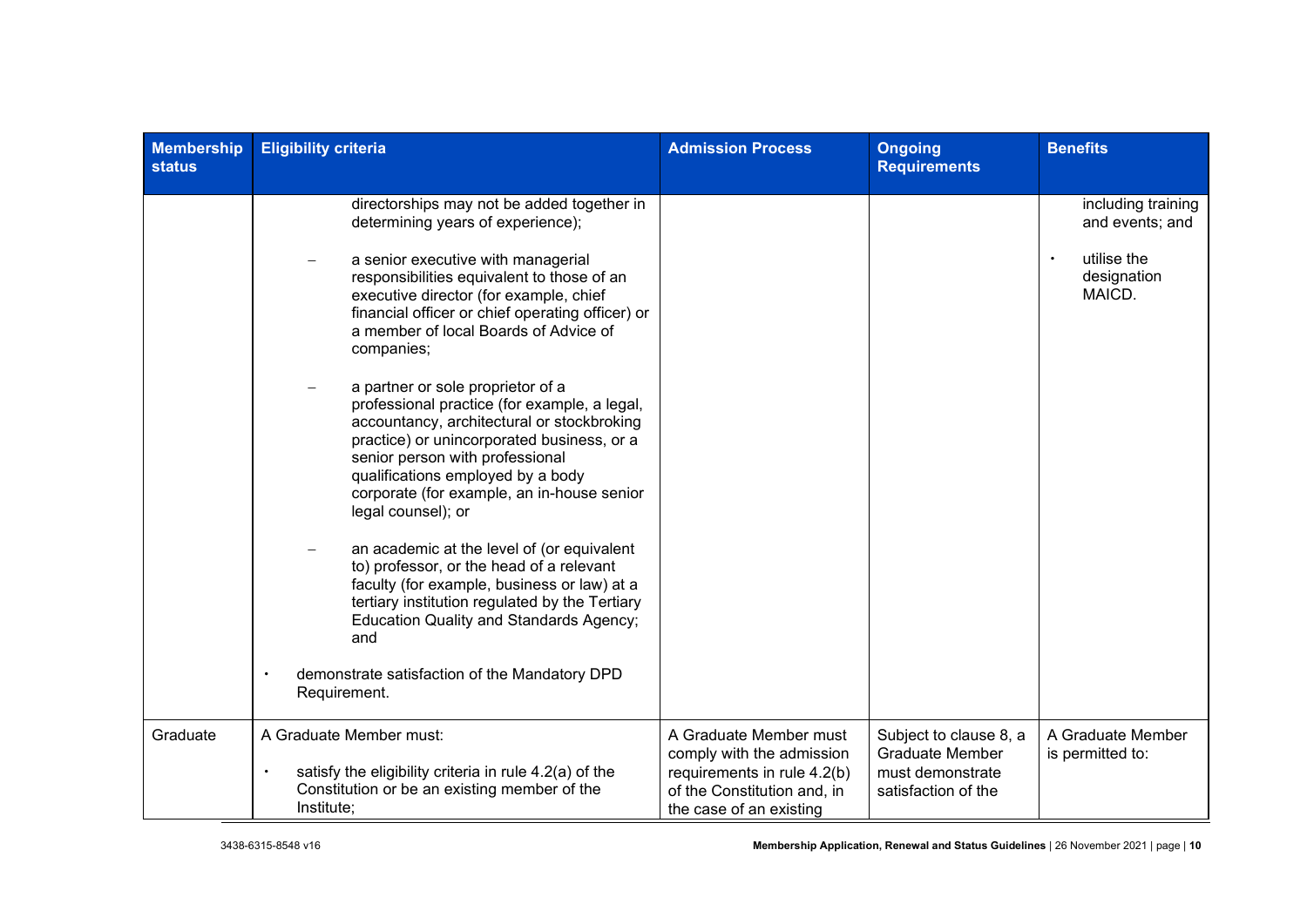| <b>Membership</b><br><b>status</b> | <b>Eligibility criteria</b>                                                                                                                                                                                                                                                                                                                                                                                                                                                                                                                                                                                                                                                                                                                                                                                                                                                                                                                                                                                                                                                                                                                                                              | <b>Admission Process</b>                                                                                                                                              | <b>Ongoing</b><br><b>Requirements</b> | <b>Benefits</b>                                                                                                                                                                                                             |
|------------------------------------|------------------------------------------------------------------------------------------------------------------------------------------------------------------------------------------------------------------------------------------------------------------------------------------------------------------------------------------------------------------------------------------------------------------------------------------------------------------------------------------------------------------------------------------------------------------------------------------------------------------------------------------------------------------------------------------------------------------------------------------------------------------------------------------------------------------------------------------------------------------------------------------------------------------------------------------------------------------------------------------------------------------------------------------------------------------------------------------------------------------------------------------------------------------------------------------|-----------------------------------------------------------------------------------------------------------------------------------------------------------------------|---------------------------------------|-----------------------------------------------------------------------------------------------------------------------------------------------------------------------------------------------------------------------------|
|                                    | have successfully completed the Company<br>$\bullet$<br>Directors Course; and<br>have two or more years' experience as:<br>$\bullet$<br>a director or alternate director of a company or<br>companies (concurrent directorships may not<br>be added together in determining years of<br>experience);<br>be a senior executive with managerial<br>responsibilities equivalent to those of an<br>executive director (for example, chief financial<br>officer or chief executive officer) or a member<br>of local Boards of Advice of companies;<br>be a partner or sole proprietor of a<br>professional practice (for example, a legal,<br>accountancy, architectural or stockbroking<br>practice) or unincorporated business, or a<br>senior person with professional qualifications<br>employed by a body corporate (for example,<br>an in-house senior legal counsel); or<br>be an academic at the level of (or equivalent<br>to) professor, or the head of a relevant faculty<br>(for example, business or law) at a tertiary<br>institution regulated by the Tertiary Education<br>Quality and Standards Agency; and<br>demonstrate satisfaction of the Mandatory DPD<br>Requirement. | member, in submitting a<br>membership renewal or<br>transfer application specify<br>a desire to be transferred to<br>or remain with the status of<br>Graduate Member. | <b>Mandatory DPD</b><br>Requirement.  | access Institute<br>$\bullet$<br>Member<br>Lounges;<br>access, for a<br>$\bullet$<br>fee, exclusive<br>Institute<br>products,<br>including training<br>and events; and<br>utilise the<br>$\bullet$<br>designation<br>GAICD. |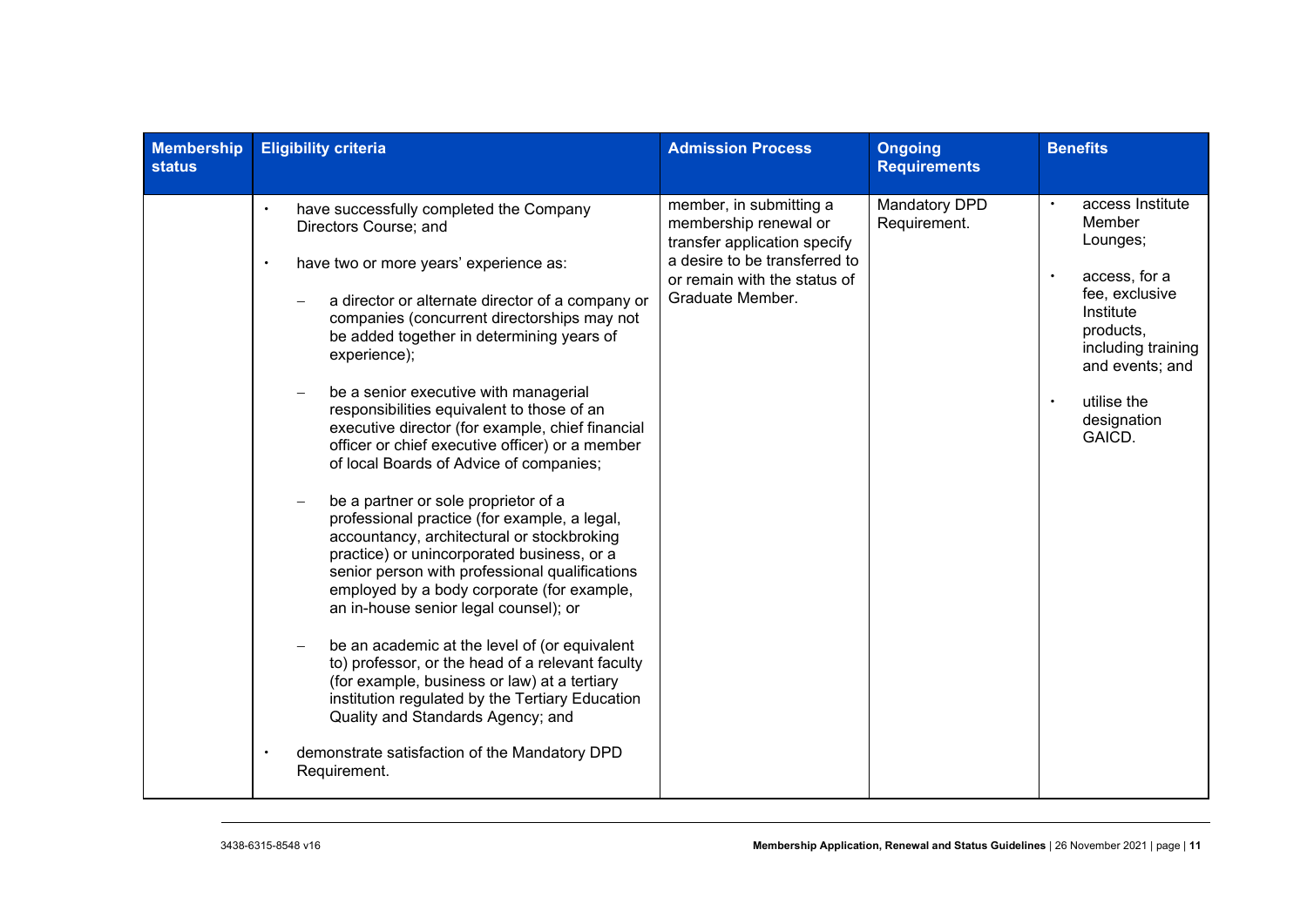| <b>Membership</b><br><b>status</b> | <b>Eligibility criteria</b>                                                                                                                                                                                                                                                                                                                                                                                                                                                                                                                                                                                                                                                                                                                                                                                                                                                                                                                                                               | <b>Admission Process</b>                                                                                                                                                                                                                                                                                                                                                                                                                                                                                                                        | <b>Ongoing</b><br><b>Requirements</b>                                                                        | <b>Benefits</b>                                                                                                                                                                                                                                                                                                                                                   |
|------------------------------------|-------------------------------------------------------------------------------------------------------------------------------------------------------------------------------------------------------------------------------------------------------------------------------------------------------------------------------------------------------------------------------------------------------------------------------------------------------------------------------------------------------------------------------------------------------------------------------------------------------------------------------------------------------------------------------------------------------------------------------------------------------------------------------------------------------------------------------------------------------------------------------------------------------------------------------------------------------------------------------------------|-------------------------------------------------------------------------------------------------------------------------------------------------------------------------------------------------------------------------------------------------------------------------------------------------------------------------------------------------------------------------------------------------------------------------------------------------------------------------------------------------------------------------------------------------|--------------------------------------------------------------------------------------------------------------|-------------------------------------------------------------------------------------------------------------------------------------------------------------------------------------------------------------------------------------------------------------------------------------------------------------------------------------------------------------------|
| Fellow                             | A person may become a Fellow following application for<br>a transfer of status or by invitation of the Board.<br>Fellow must, where seeking the membership status of<br>Fellow by application:<br>have been a member for at least the last three<br>consecutive years; and<br>provide references from three current Fellows; and<br>$\bullet$<br>have been a director on the board of an Eligible<br>Organisation and/or a Senior Government Official<br>of a Significant Government Entity for a minimum of<br>either:<br>six years as follows:<br>in one role for a minimum of six<br>$\circ$<br>consecutive years; or<br>within an eight year period, in one role<br>$\circ$<br>for a minimum of three consecutive<br>years and a second role for the balance<br>of six years,<br>and has successfully passed the Institute's<br>Company Directors Course assessment, the<br>Boardroom Mastery course or its former<br>Mastering the Boardroom assessment; or<br>ten years as follows: | A Fellow must:<br>for admission<br>$\bullet$<br>following an<br>application for renewal<br>or transfer of status:<br>complete and<br>lodge a<br>membership<br>renewal in such<br>form as<br>determined by<br>the Board from<br>time to time<br>which, for the<br>avoidance of<br>doubt, may<br>include applying<br>using the<br>Internet;<br>in submitting a<br>membership<br>renewal form<br>specify a desire<br>to be transferred<br>to or remain with<br>the status of<br>Fellow; and<br>be transferred to<br>the status of<br>Fellow by the | Subject to clause 8, a<br>Fellow must<br>demonstrate<br>satisfaction of the<br>Mandatory DPD<br>Requirement. | A Fellow is permitted<br>to:<br>access Institute<br>$\bullet$<br>Member<br>Lounges;<br>$\bullet$<br>access, for a<br>fee, exclusive<br>Institute<br>products,<br>including training<br>and events;<br>access, for a<br>$\bullet$<br>fee, additional<br>events<br>exclusively<br>available to<br>Fellows; and<br>utilise the<br>$\bullet$<br>designation<br>FAICD. |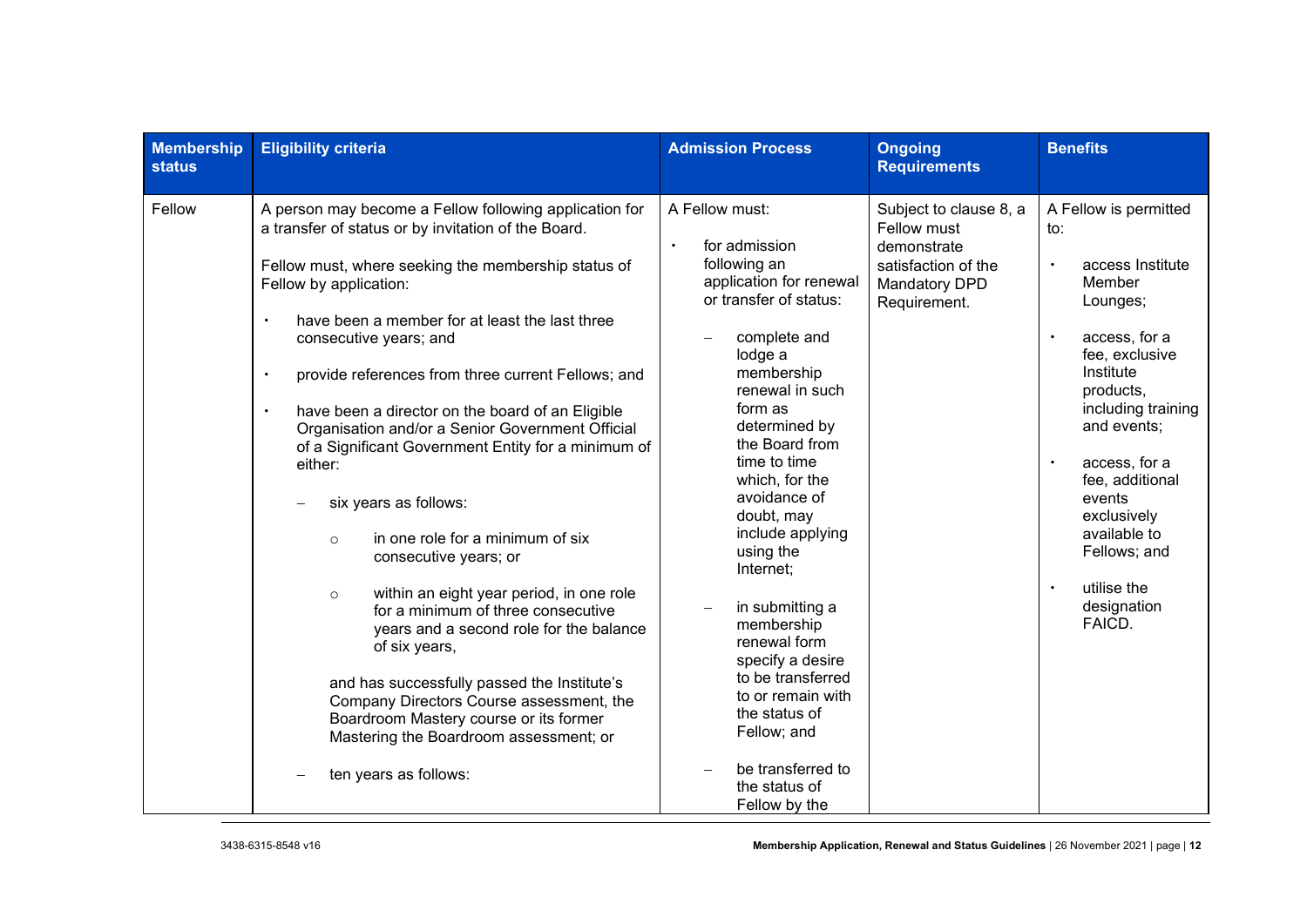| <b>Membership</b><br><b>status</b> | <b>Eligibility criteria</b>                                                                                                                                                                                                                                                                                                                                                                                                                                                                                                                                                                                                                                                                                                                                                                                                                                                                                                                                             | <b>Admission Process</b>                                                                                                                                                                                                                                                                                                                 | Ongoing<br><b>Requirements</b> | <b>Benefits</b> |
|------------------------------------|-------------------------------------------------------------------------------------------------------------------------------------------------------------------------------------------------------------------------------------------------------------------------------------------------------------------------------------------------------------------------------------------------------------------------------------------------------------------------------------------------------------------------------------------------------------------------------------------------------------------------------------------------------------------------------------------------------------------------------------------------------------------------------------------------------------------------------------------------------------------------------------------------------------------------------------------------------------------------|------------------------------------------------------------------------------------------------------------------------------------------------------------------------------------------------------------------------------------------------------------------------------------------------------------------------------------------|--------------------------------|-----------------|
|                                    | within a twelve year period, in one role<br>$\circ$<br>for a minimum of six consecutive years<br>and a second role for a minimum of<br>three consecutive years; or<br>within a twelve year period, in one role<br>$\circ$<br>for a minimum of six consecutive years,<br>in a second role for a minimum of two<br>consecutive years and in a third role for<br>a minimum of one year; and<br>have, in the opinion of the Board, or its<br>$\circ$<br>delegate (including a Division Council),<br>having regard to the information in the<br>application (including supporting<br>material submitted) and any other<br>relevant considerations, the requisite<br>knowledge, experience, good standing<br>and professionalism befitting a member<br>holding the status of Fellow; and<br>demonstrate satisfaction of the Mandatory DPD<br>Requirement.<br>A Fellow must, where the membership status of Fellow<br>is being offered as an invitation of the Board generally | Board (or its<br>delegate); or<br>for admission<br>following an invitation:<br>be invited to<br>transfer to the<br>status of Fellow<br>by the Board; and<br>accept the<br>invitation in the<br>manner advised<br>by the Board (or<br>its delegate) from<br>time to time; and<br>$\bullet$<br>pay any annual fee<br>that may be required. |                                |                 |
|                                    | have, in the opinion of the Board or its delegate, the<br>requisite knowledge, experience, good standing and<br>professionalism befitting a member holding the status of<br>Fellow. For the avoidance of doubt, where the Board<br>makes an invitation for transfer to the status of Fellow                                                                                                                                                                                                                                                                                                                                                                                                                                                                                                                                                                                                                                                                             |                                                                                                                                                                                                                                                                                                                                          |                                |                 |
|                                    | the individual does not need to satisfy the criteria                                                                                                                                                                                                                                                                                                                                                                                                                                                                                                                                                                                                                                                                                                                                                                                                                                                                                                                    |                                                                                                                                                                                                                                                                                                                                          |                                |                 |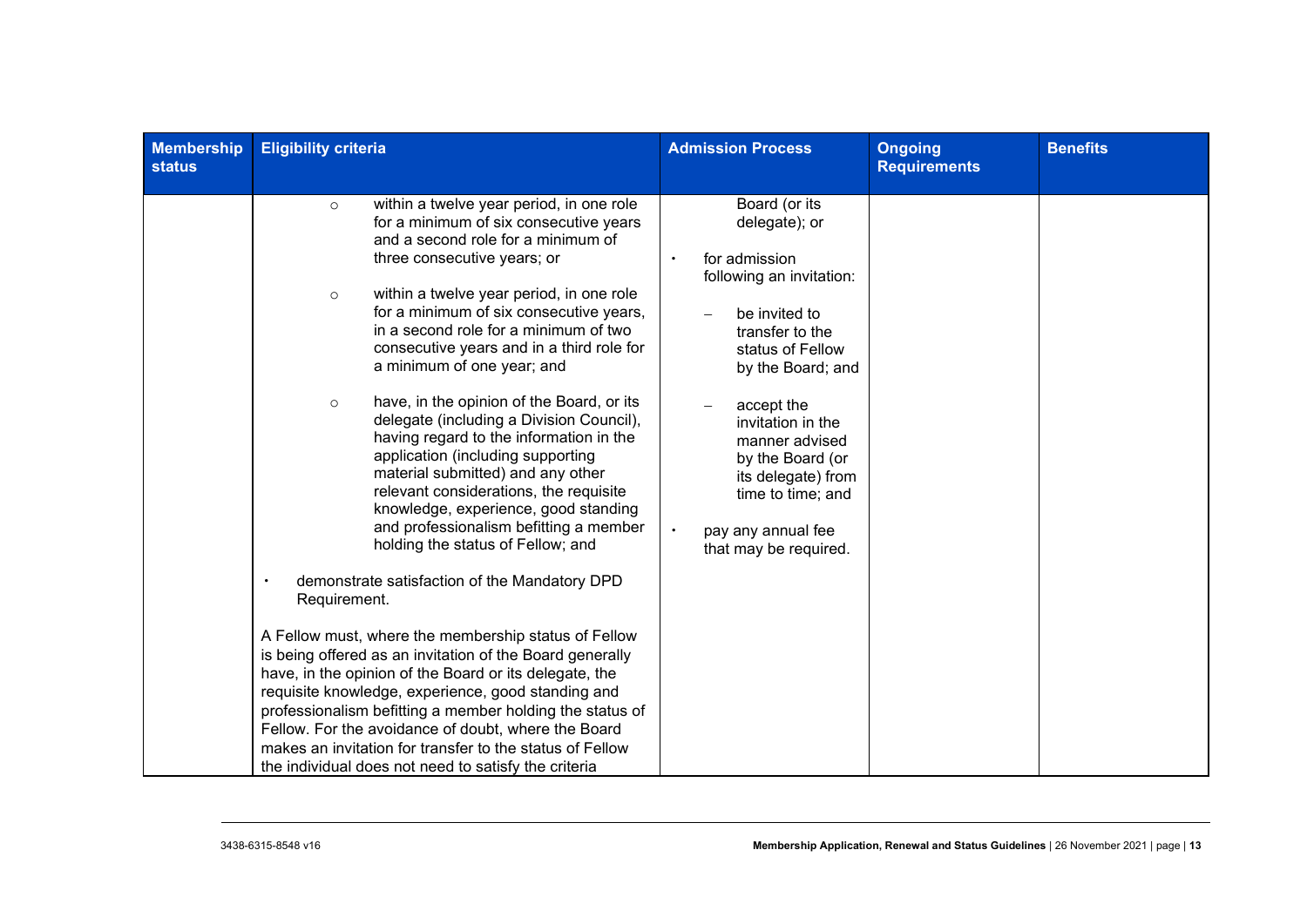| <b>Membership</b><br><b>status</b> | <b>Eligibility criteria</b>                                                                                                                                                                                                                                                                                                                                                                                                                                                                                                                                                                                                                                                                                 | <b>Admission Process</b>                                                                                                                                                                                                                                                                | <b>Ongoing</b><br><b>Requirements</b>                                                                                  | <b>Benefits</b>                                                                                                                                                                                                                                                        |
|------------------------------------|-------------------------------------------------------------------------------------------------------------------------------------------------------------------------------------------------------------------------------------------------------------------------------------------------------------------------------------------------------------------------------------------------------------------------------------------------------------------------------------------------------------------------------------------------------------------------------------------------------------------------------------------------------------------------------------------------------------|-----------------------------------------------------------------------------------------------------------------------------------------------------------------------------------------------------------------------------------------------------------------------------------------|------------------------------------------------------------------------------------------------------------------------|------------------------------------------------------------------------------------------------------------------------------------------------------------------------------------------------------------------------------------------------------------------------|
|                                    | referred to above which are required where transfer is by<br>way of application.<br>Notwithstanding the above, where a person was a<br>member holding the status of Fellow, ceases to be a<br>member and then later seeks to be admitted again to<br>membership with the status of Fellow, the relevant<br>Division Council may in its absolute discretion admit the<br>person as a member with the status of Fellow in unusual<br>or exceptional circumstances notwithstanding that<br>person does not fulfil the requirements for admission<br>with the status Fellow set out above but in doing so must<br>have regard to the Fellow Guidance Note to determine<br>whether it will apply its discretion. |                                                                                                                                                                                                                                                                                         |                                                                                                                        |                                                                                                                                                                                                                                                                        |
| Honorary<br>Fellow                 | An Honorary Fellow must:<br>be an existing member of the Institute;<br>$\bullet$<br>have, in the opinion of the Board, contributed<br>$\bullet$<br>greatly to Australian governance; and<br>demonstrate satisfaction of the Mandatory DPD<br>$\bullet$<br>Requirement.                                                                                                                                                                                                                                                                                                                                                                                                                                      | An Honorary Fellow must:<br>be invited to transfer<br>to the status of<br>Honorary Fellow by<br>the Board;<br>accept the invitation in<br>$\bullet$<br>the manner advised<br>by the Board (or its<br>delegate) from time to<br>time; and<br>pay any annual fee<br>that may be required. | Subject to clause 8,<br>an Honorary Fellow<br>must demonstrate<br>satisfaction of the<br>Mandatory DPD<br>Requirement. | An Honorary Fellow is<br>permitted to:<br>access Institute<br>$\bullet$<br>Member<br>Lounges;<br>access, for a<br>fee, exclusive<br>Institute<br>products,<br>including training<br>and events;<br>access, for a<br>fee, additional<br>Institute events<br>exclusively |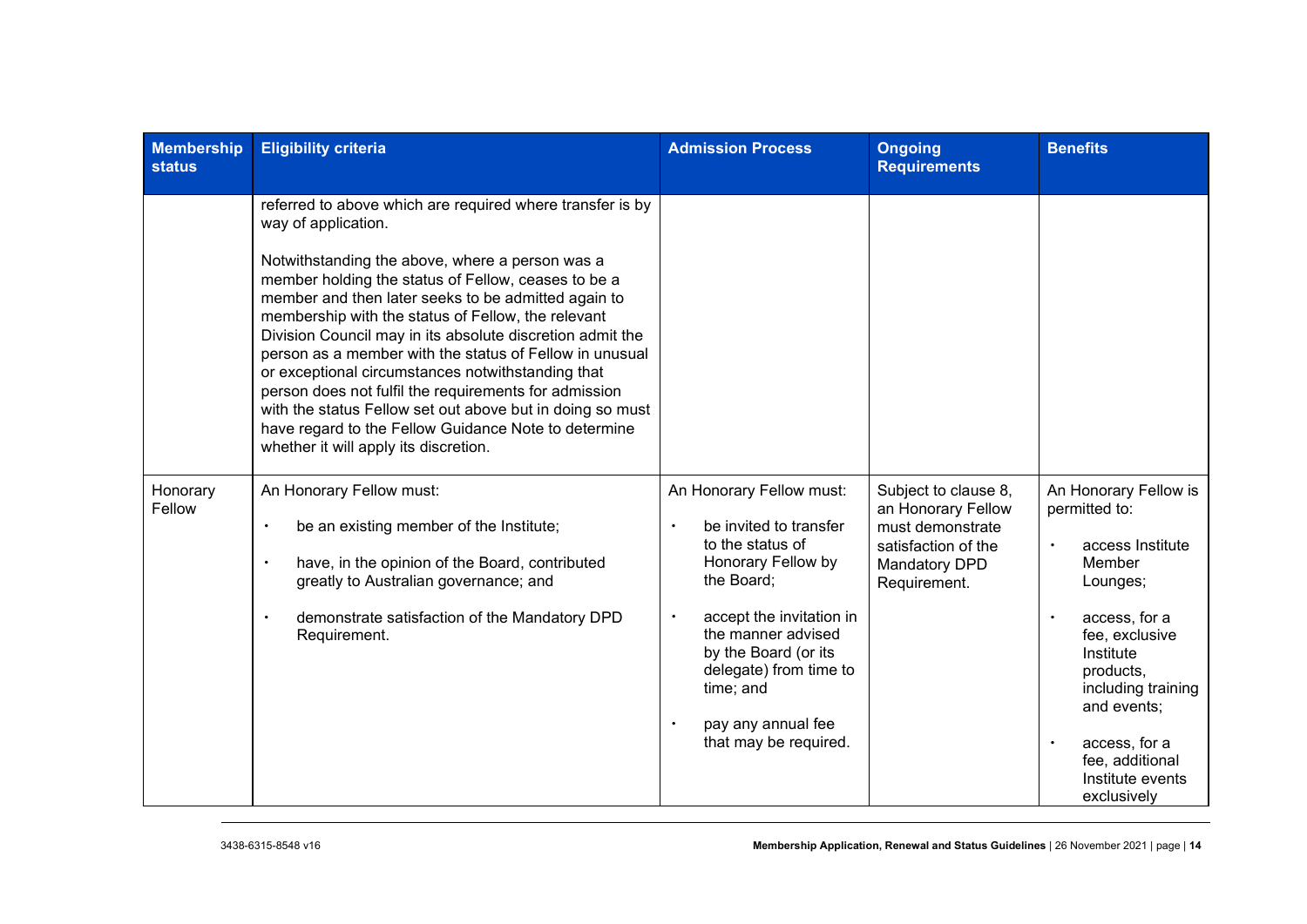| <b>Membership</b><br><b>status</b> | <b>Eligibility criteria</b>                                                                                                                                                                                                                                                                                                                                                                                      | <b>Admission Process</b>                                                                                                                                                                                                                                                       | <b>Ongoing</b><br><b>Requirements</b>                                                                                      | <b>Benefits</b>                                                                                                                                                                                                                                                                                                                                        |
|------------------------------------|------------------------------------------------------------------------------------------------------------------------------------------------------------------------------------------------------------------------------------------------------------------------------------------------------------------------------------------------------------------------------------------------------------------|--------------------------------------------------------------------------------------------------------------------------------------------------------------------------------------------------------------------------------------------------------------------------------|----------------------------------------------------------------------------------------------------------------------------|--------------------------------------------------------------------------------------------------------------------------------------------------------------------------------------------------------------------------------------------------------------------------------------------------------------------------------------------------------|
| <b>Life Fellow</b>                 | A Life Fellow must:                                                                                                                                                                                                                                                                                                                                                                                              | A Life Fellow must:                                                                                                                                                                                                                                                            | A Life Fellow does not                                                                                                     | available to<br>Fellows; and<br>utilise the<br>$\bullet$<br>designation<br>FAICD (Hon).<br>A Life Fellow is                                                                                                                                                                                                                                            |
|                                    | be an existing member of the Institute; and<br>$\bullet$<br>have, in the opinion of the Board or its delegate,<br>been eminent in the field of directorship and<br>provided distinguished service to the Institute.<br>Note: The Mandatory DPD Requirement does not apply<br>as a prerequisite for eligibility to admission into, or for<br>membership renewal of, membership with the status of<br>Life Fellow. | be invited to transfer<br>$\bullet$<br>to the status of Life<br>Fellow by the Board;<br>accept the invitation in<br>$\bullet$<br>the manner advised<br>by the Board (or its<br>delegate) from time to<br>time; and<br>pay any annual fee<br>$\bullet$<br>that may be required. | need to satisfy any<br>ongoing criteria other<br>than those required to<br>retain membership<br>under the<br>Constitution. | permitted to:<br>access Institute<br>$\bullet$<br>Member<br>Lounges;<br>access, for a<br>$\bullet$<br>fee, exclusive<br>Institute<br>products,<br>including training<br>and events;<br>access, for a<br>fee, additional<br>Institute events<br>exclusively<br>available to<br>Fellows; and<br>utilise the<br>$\bullet$<br>designation<br>FAICD (Life). |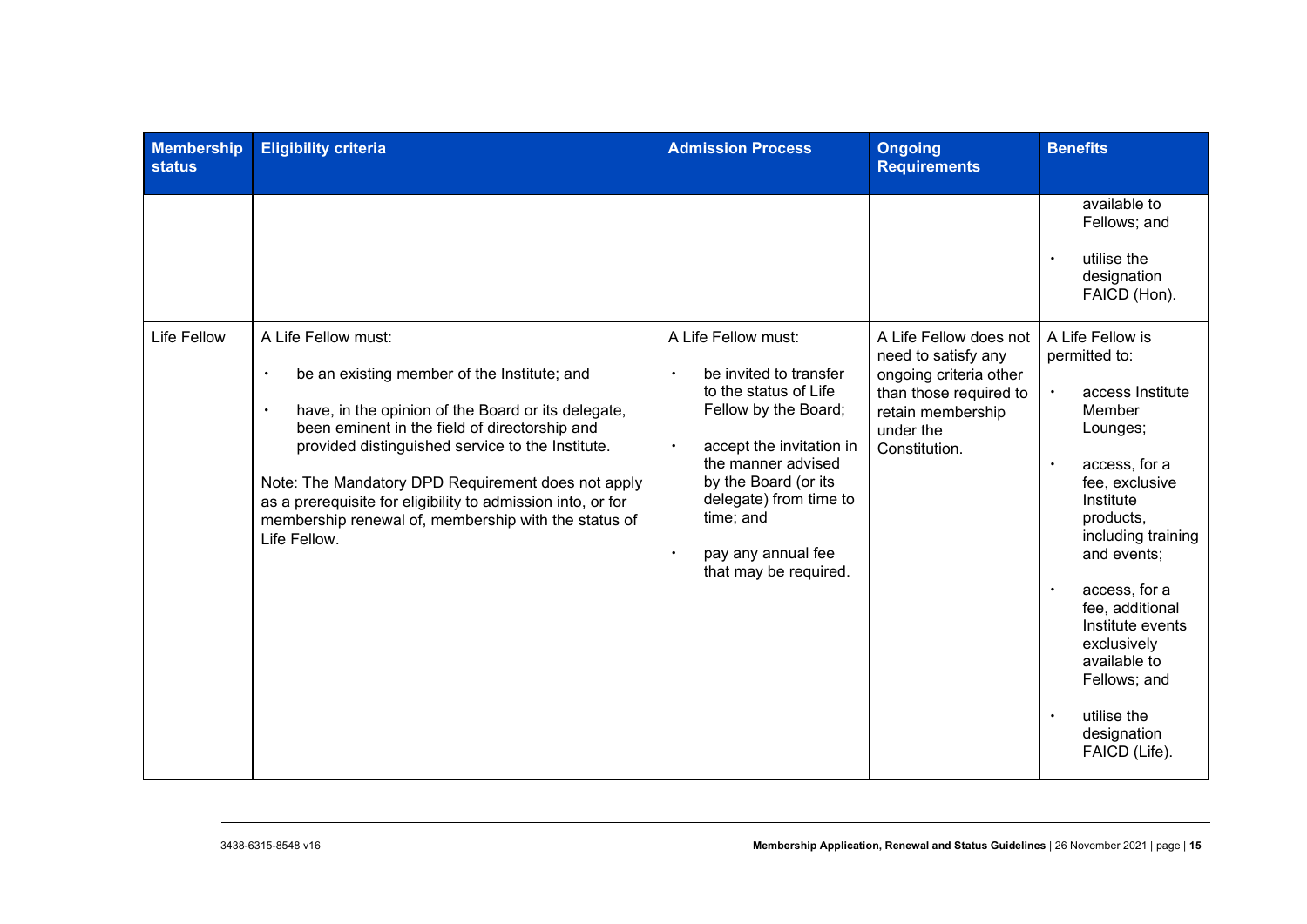| <b>Membership</b><br><b>status</b> | <b>Eligibility criteria</b>                                                                                                                                                                                                                                                                                                                                                                                                                                                                                                                                                    | <b>Admission Process</b>                                                                                                                                                                                                                                                                                            | <b>Ongoing</b><br><b>Requirements</b>                                                                                                                      | <b>Benefits</b>                                                                                                                                                                                                                                                                                                                          |
|------------------------------------|--------------------------------------------------------------------------------------------------------------------------------------------------------------------------------------------------------------------------------------------------------------------------------------------------------------------------------------------------------------------------------------------------------------------------------------------------------------------------------------------------------------------------------------------------------------------------------|---------------------------------------------------------------------------------------------------------------------------------------------------------------------------------------------------------------------------------------------------------------------------------------------------------------------|------------------------------------------------------------------------------------------------------------------------------------------------------------|------------------------------------------------------------------------------------------------------------------------------------------------------------------------------------------------------------------------------------------------------------------------------------------------------------------------------------------|
| Retired                            | A Retired Member must:<br>have been a member (or any of its predecessor<br>bodies) for at least five consecutive years and be a<br>current member of the Institute;<br>have relinquished all directorships and offices<br>(other than 'non-trading' family investment<br>companies or unpaid directorships e.g.<br>directorships of charities or educational<br>institutions).<br>Note: The Mandatory DPD Requirement does not apply<br>as a prerequisite for eligibility to admission into, or for<br>membership renewal of, membership with the status of<br>Retired Member. | A Retired Member must<br>comply with the admission<br>requirements in rule 4.2(b)<br>of the Constitution and, in<br>the case of an existing<br>member, in submitting a<br>membership renewal or<br>transfer application specify<br>a desire to be transferred to<br>or remain with the status of<br>Retired Member. | A Retired Member<br>does not need to<br>satisfy any ongoing<br>criteria other than<br>those required to<br>retain membership<br>under the<br>Constitution. | A Retired Member is<br>permitted to:<br>access Institute<br>$\bullet$<br>Member<br>Lounges;<br>access, for a<br>$\bullet$<br>fee, exclusive<br>Institute<br>products,<br>including training<br>and events; and<br>utilise the<br>$\bullet$<br>designation they<br>were using<br>immediately<br>prior to<br>becoming a<br>Retired Member. |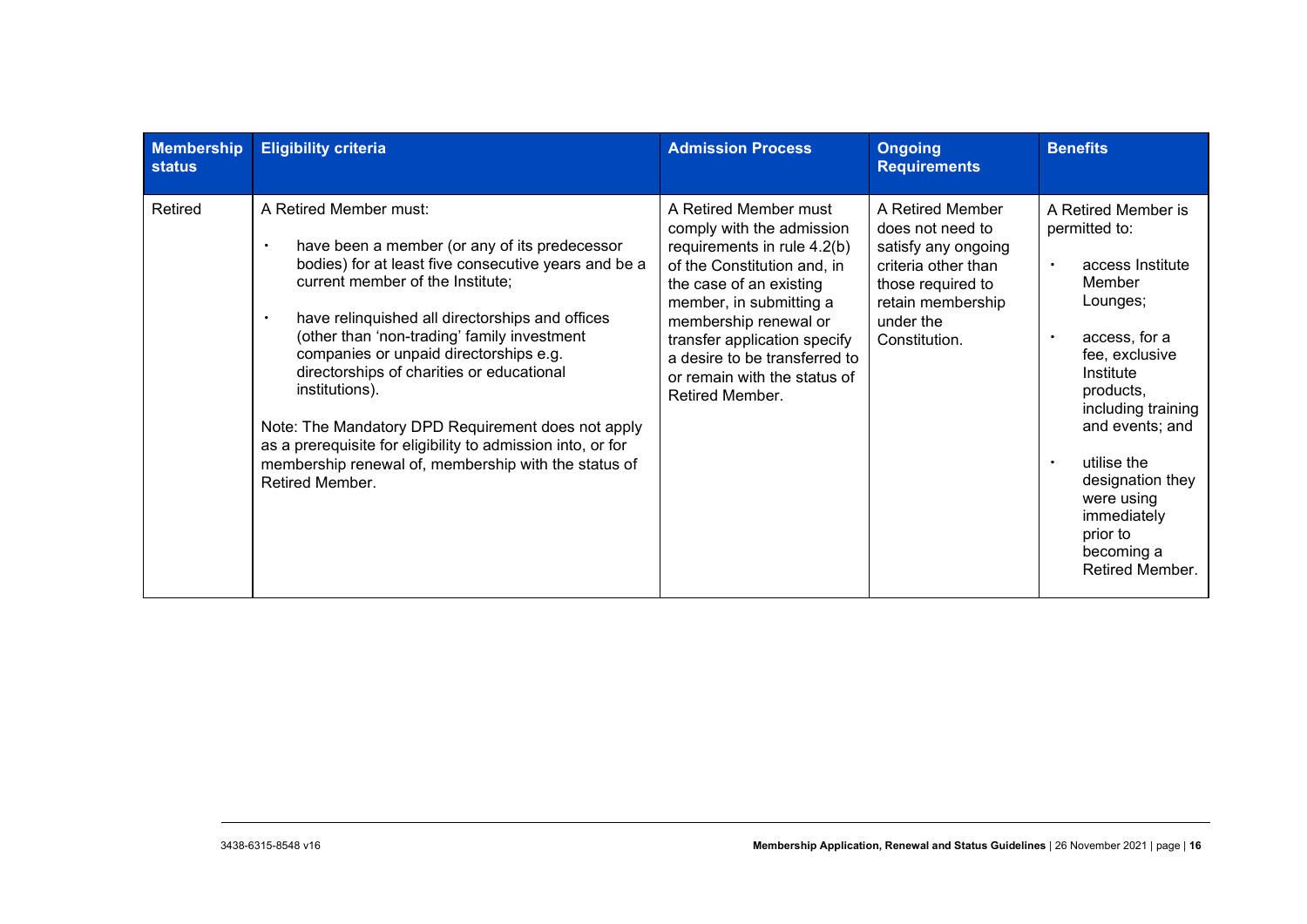# **Amendments log**

| First approved:     | 17 November 2021                                                               |                                 |
|---------------------|--------------------------------------------------------------------------------|---------------------------------|
| First approved by:  | Board                                                                          |                                 |
| <b>Amendments</b>   |                                                                                |                                 |
| <b>Date</b>         | <b>Authorised by</b>                                                           | <b>Description of amendment</b> |
| 26 November<br>2021 | Managing Director &<br><b>Chief Executive Officer</b><br>and Company Secretary | Minor drafting amendments.      |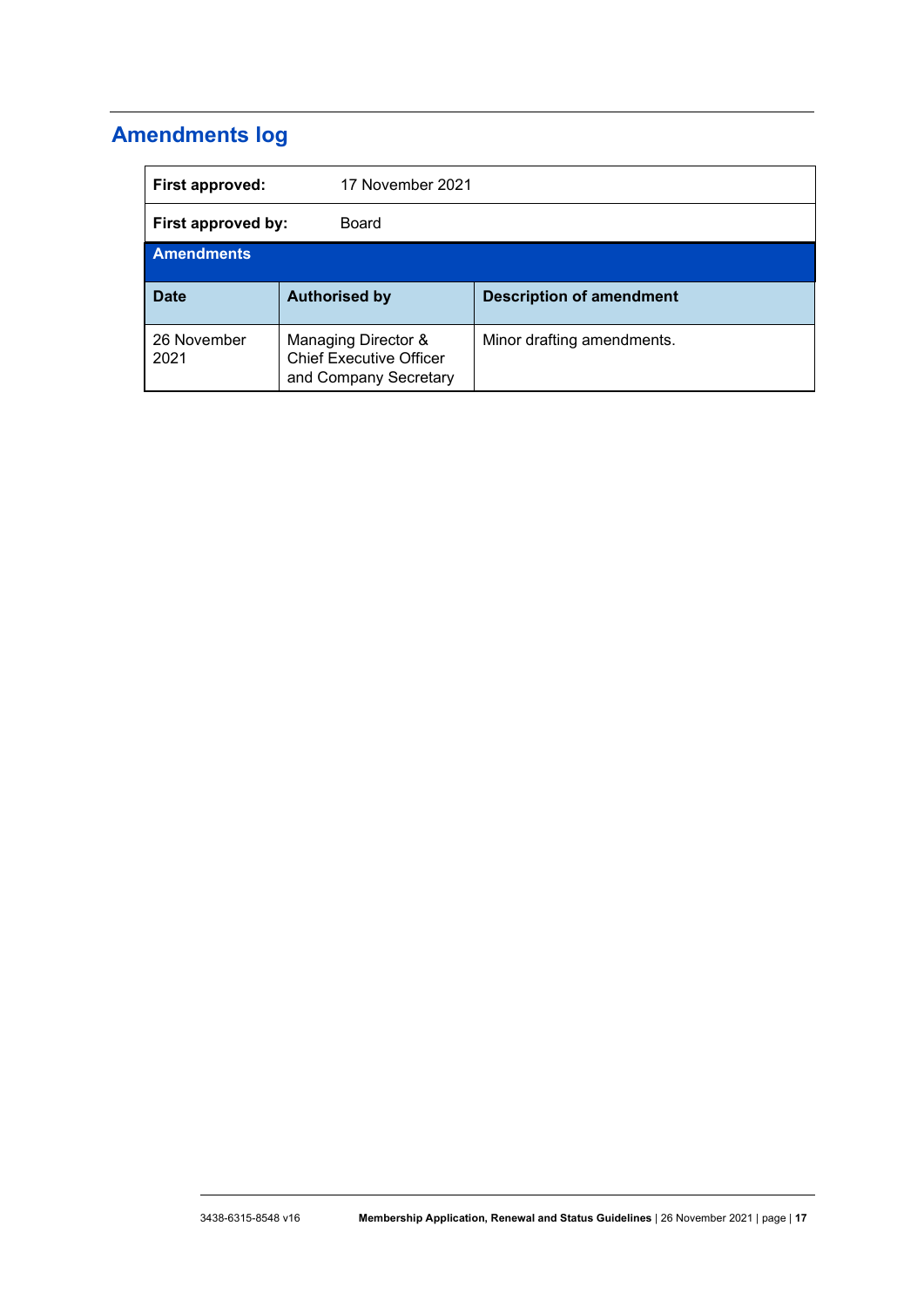**Annexure: Fellow Guidance Note**

# **INSTITUTE FELLOW STATUS Guidance Note**

......................................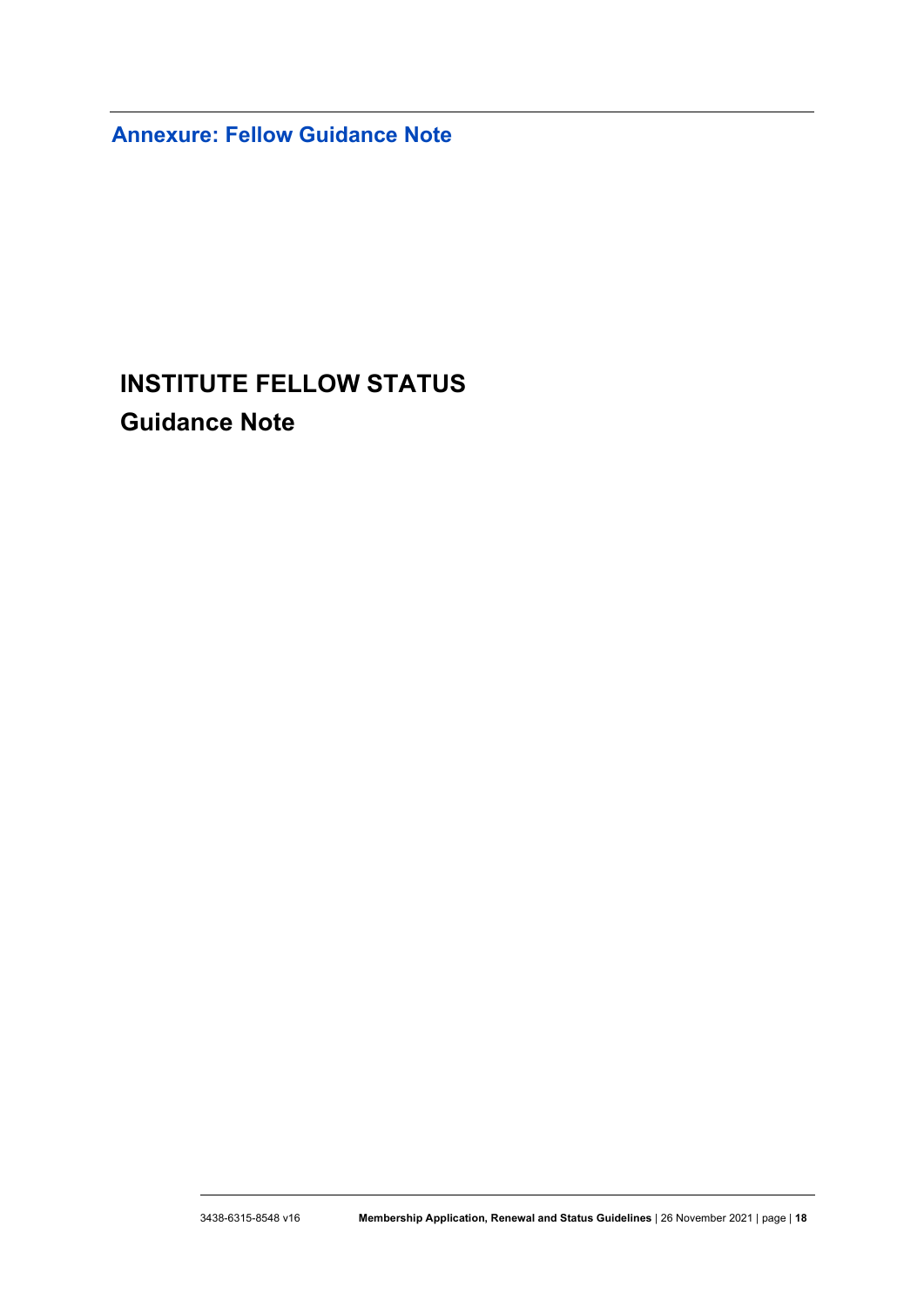#### **INDEX**

This document has been prepared by the Australian Institute of Company Directors (ACN 008 484 197) (**Institute**) to assist with the interpretation and consideration of Fellow applications, and acts as guidance to the Institute and applicants. No part of this document comprises legal advice, and no reader should rely on this material as the basis for formulating decisions as to whether they may be a director for general legal or other purposes. The examples provided are hypothetical and are not intended to reflect actual individuals, companies or other entities.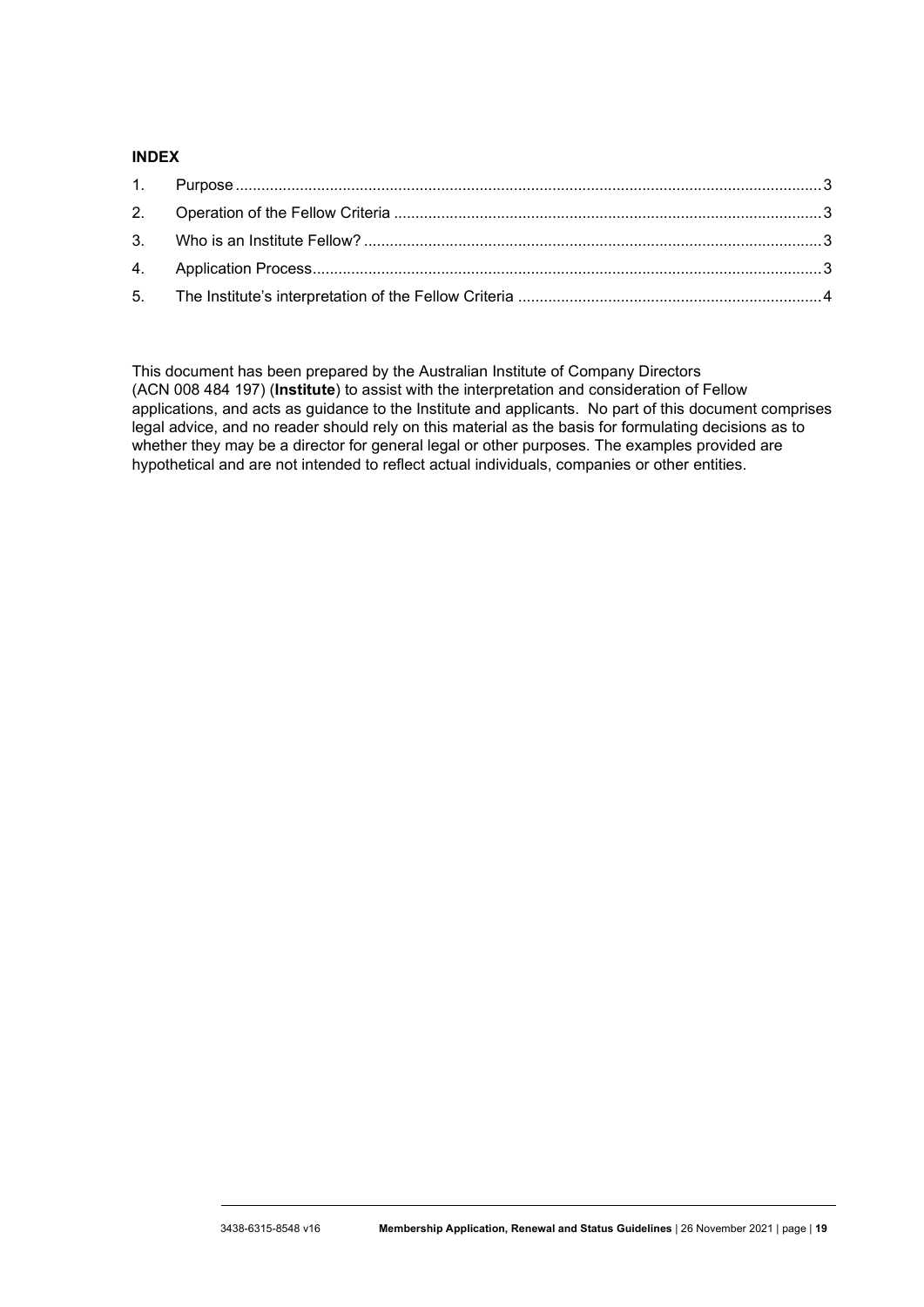## **1 Purpose**

This guidance note sets out how the Institute will interpret and apply the Fellow status criteria (**Fellow Criteria**) set out in column two of the table found at Schedule 1 to the Membership Application, Renewal and Status Guidelines (referred to in this document as the **Guidelines**). Any term commencing with a capital letter and not defined in this guidance note has the same meaning as given in the Guidelines.

This guidance note will be reviewed no less than annually.

## **2 Operation of the Fellow criteria**

This guidance note will apply on and from 1 May 2017. Any person who is a member holding the status of Fellow and who was admitted as a Fellow of the Institute prior to 1 May 2017 is not required to satisfy the Fellow Criteria and the Institute's interpretation set out in this guidance note upon renewal.

Where a member ceases to be a Fellow and later seeks to be re-admitted as a Fellow of the Institute, the Fellow Criteria and this guidance note will apply subject to the Division Council's discretion as referred to at clause 8.4 and Schedule 1 of the Guidelines.

## **3 Who is an Institute Fellow?**

The Institute considers a Fellow to be an individual who:

- (a) is, or has been, either a Director elected or appointed on to a Board, or is a Senior Government Official;
- (b) Has considerable experience, seniority and good standing within the Australian Director and governance community; and
- (c) Consistently demonstrates the highest levels of integrity, wisdom and generosity of knowledge amongst peers.

## **4 Application process**

Applications submitted to the Institute are sent to the relevant Division Council for consideration. Decisions made by Division Councils are final. There is no right of appeal. Applicants will be informed of the outcome of their Fellow application in writing by the Institute. The Institute is not required to provide reasons for applications that have not been approved. Clauses [5\(d\)](#page-3-0) and [5\(e\)p](#page-3-1)rovide that an application will be accepted or rejected within a reasonable time of receipt by the Division Council and no later than ninety (90) days following receipt by the Division Council. If a Division Council refers a question to the National Membership Committee, the ninety (90) day period will not include the time involved in this referral.

The onus is on the applicant to clearly demonstrate they meet the Fellow Criteria. This means supplying any financial, regulatory registrations, legislation extracts or other supporting documentation evidencing the assertions made in an application. Failure to provide complete applications with adequate supporting documentation may result in the Division Council declining to review the application.

Where the applicant apparently meets the Fellow Criteria, the Division Council may approve the application. Where the applicant clearly does not meet the Fellow Criteria, the Division Council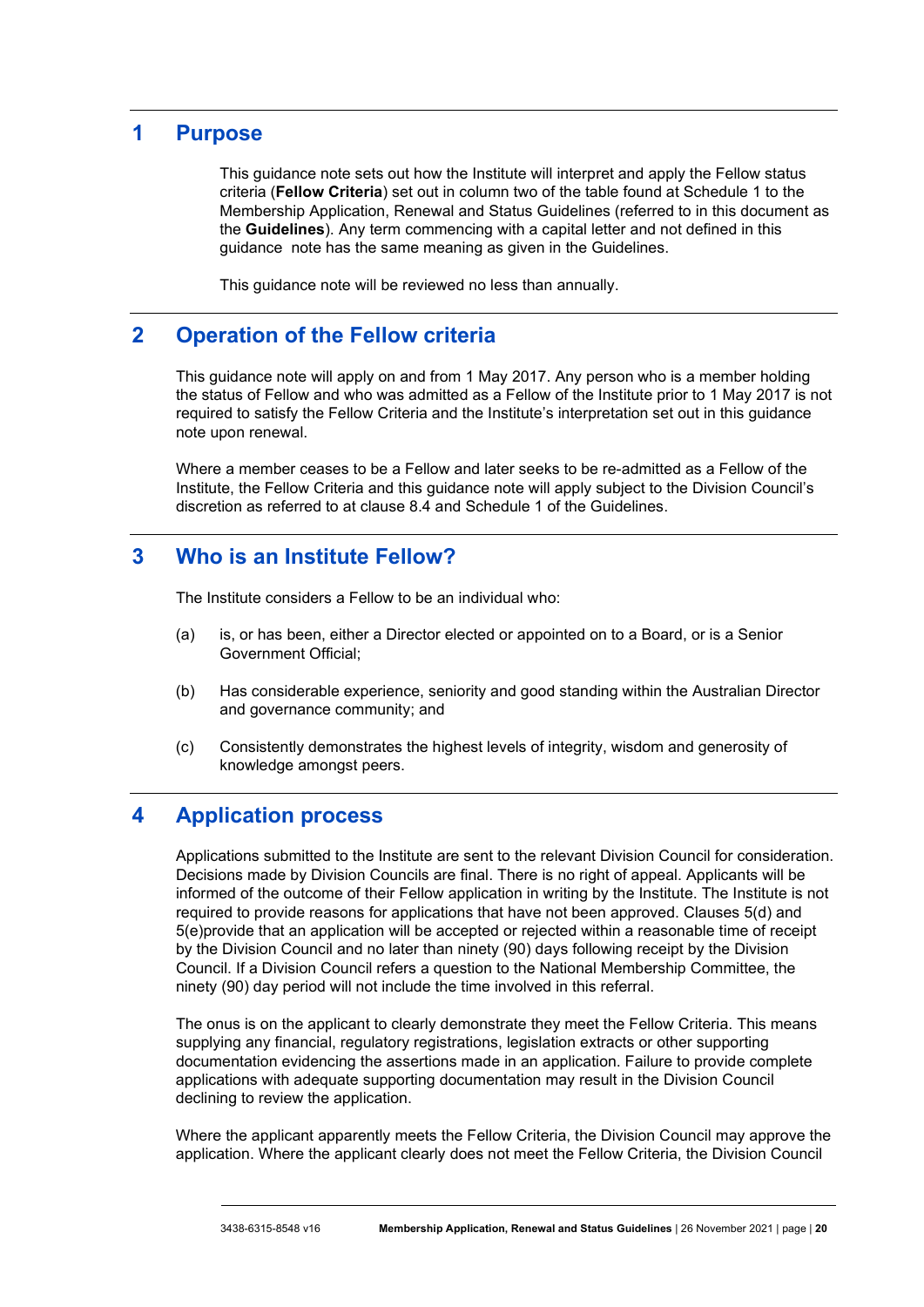will reject the application. Where there is doubt about whether an applicant meets the Fellow Criteria, the Division Council will refer it to the National Membership Committee, who will consider and provide advice back to the Division Council. Division Councils will remain the ultimate decision making authority.

The National Membership Committee will have two (2) scheduled meetings each calendar year but may meet at other times if necessary.

All Division Councils request that applicants be respectful towards Institute staff during the application process. Failure to do so may result in an application being declined at the sole discretion of the Division Council.

## **5 The Institute's interpretation of the Fellow criteria**

When assessing applications for Fellow, the Institute interprets and applies the Fellow Criteria as follows:

#### **5.1 Who is a Member?**

**"Member"** means a person who is a current financial member of the Institute.

#### **5.2 How are the three consecutive years of membership calculated?**

A person must be a financial Member for the last three (3) consecutive years at the date of making the application. The Institute only counts a Member's current period of continuous membership. Prior years where the person has ceased their membership and then later rejoined will not be counted.

#### **Example 1**

The below would not satisfy the three (3) consecutive years of membership required under the Fellow Criteria:

Jane was a Member of the Institute from 2009 - 2012. In 2012, after her third consecutive year of being a Member, Jane decided not to renew her membership. In 2015 Jane re-joined the Institute and in 2016 she applied to upgrade to Fellow.

Jane's application does not satisfy the Fellow Criteria because she was only a Member of the Institute for approximately one (1) year at the time of her application.

#### **Example 2**

The below would satisfy the three (3) consecutive years of membership required under the Fellow Criteria:

John joined the Institute in January 2013, renewed on time each year thereafter and submits his Fellow application in January 2016. John has been a Member for at least three (3) consecutive years at the time of submitting his application.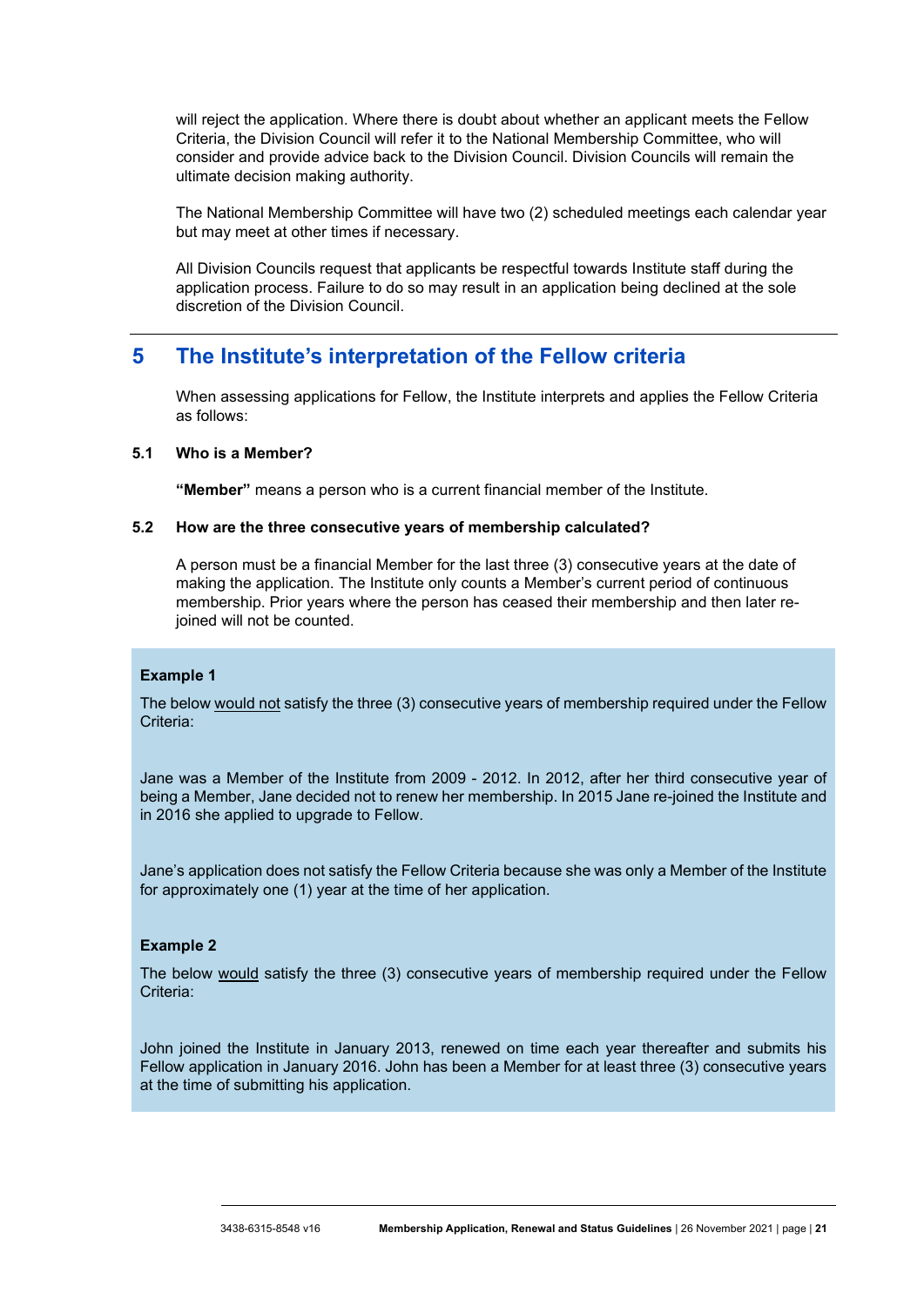#### **5.3 Who is a Director?**

- (a) "**Director**" means a person who is, or has been, appointed or elected to the position of director on the **Board** of an **Eligible Organisation**.
- (b) **"Director**" does not include any of the following roles in isolation:
	- $(i)$ a person who advises the Directors as part of the proper performance of functions attaching to that person's professional capacity, or the person's business relationship with the Directors or the company or body; or
	- $(ii)$ any of the below:
		- (A) a company secretary or any other officer (other than a Director sitting on a Board) as defined under the *Corporations Act 2001* (Cth);
		- (B) a senior manager or executive officer such as a CEO, COO, CFO or any other similar role;
		- (C) a partner of a professional services firm even if registered as a Director of the firm with ASIC; or
		- (D) any management role which may include the word 'director' in the job title but where the individual does not sit on the Board.
- (c) **Matters** for consideration include, without limitation, whether the person is:
	- $(i)$ listed in the ASIC database as a Director of the Eligible Organisation; and
	- $(ii)$ is legally responsible for an Eligible Organisation's compliance with the *Corporations Act 2001* (Cth) and whether they owe fiduciary duties to the Eligible Organisation under general Australian law. The Institute will not undertake a legal review to determine if the person could be regarded as a shadow or de facto Director. A decision by the Institute to accept or reject an application should not be taken as legal advice on the person's legal responsibilities under general Australian law.

#### **Example 1**

Sarah is a Non-Executive Director of the XY Company Board. Sarah regularly attends board meetings with the other Directors and is listed on both ASIC and the XY Company website and its annual report as its board member. Sarah, along with the other board members, is required to oversee and direct the affairs of XY Company in accordance with a Director's legal duties and responsibilities under the *Corporations Act 2001* (Cth).

This individual does meet the criteria required to be considered a Director under the Fellow Criteria. The individual sits as a Director on the governing board of the company and therefore owes legal and fiduciary duties under legislative and general law.

#### **Example 2**

John works for ABC Pharmaceuticals in the role of 'Medical Director'. John manages an entire division of ABC Pharmaceuticals and is allocated a large percentage of the company's overall budget. John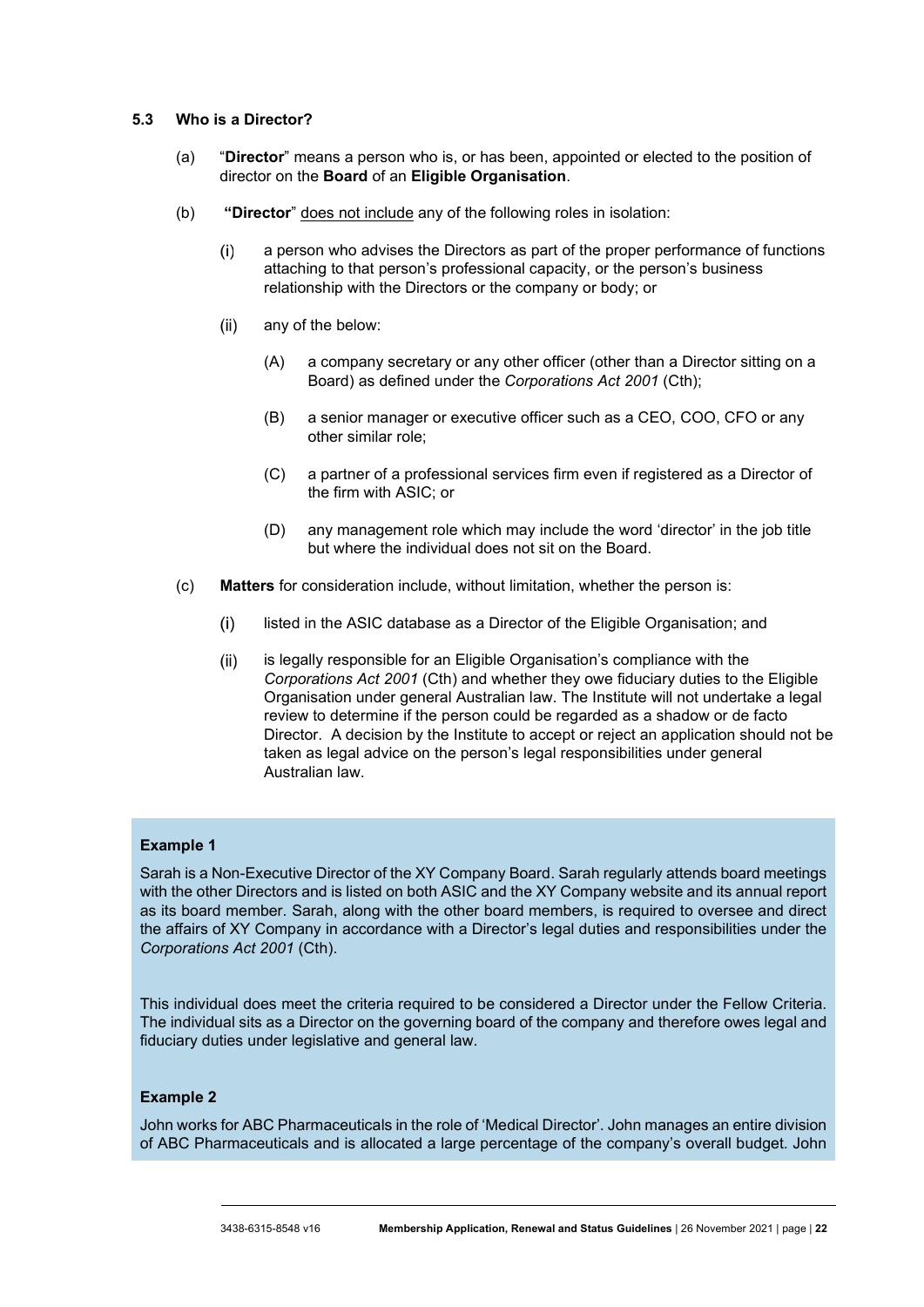reports to the company's CEO and participates in making decisions which may impact a significant part of the company's activities and/or financial standing according to the approved budget.

This individual does not satisfy the criteria required to be considered a Director under the Fellow Criteria. The individual does not sit as a Director on the governing board of the company and for the purposes of this guidance note only is to be taken not to owe legal and fiduciary duties under legislative and general law.

#### **5.4 What is a Board?**

- (a) **"Board"** means a body of elected or appointed individuals who are jointly responsible for the oversight and governance of the activities of an Eligible Organisation.
- (b) **"Board"**:
	- $(i)$ does not include an advisory board, committee or similar;
	- matters for consideration include without limitation whether the "board":  $(ii)$ 
		- (A) is legally responsible for the Eligible Organisation's activities and affairs under the *Corporations Act 2001* (Cth); or
		- (B) has been delegated responsibilities and duties from a superior governing board of the Eligible Organisation and is therefore more in the nature of an advisory "board".

#### **Example 1**

Michael currently sits on the State board of the XYZ Institute. This State board consists of several other skilled professionals who, under its charter, are required to advise the National board and management on strategy and the general business of the States. Even though it is called a 'board', Michael and the other members are not listed on ASIC as Directors, nor do they owe legal or fiduciary duties to the XYZ Institute as a whole under Australian law according to their own legal advice.

This State board does not meet the criteria required to be considered a Board under the Fellow Criteria. This board is an advisory board which advises management and the Board on specific matters delegated to it.

#### **5.5** What is an Organisation?

- (a) **"Organisation"** means a body, as defined by section 9 of the *Corporations Act 2001* (Cth) and includes:
	- A corporation, as defined in section 57A of the *Corporations Act 2001* (Cth); and  $(i)$
	- $(ii)$ an institution or organisation created by statute such as a tertiary institution, that is carrying on business in Australia or elsewhere.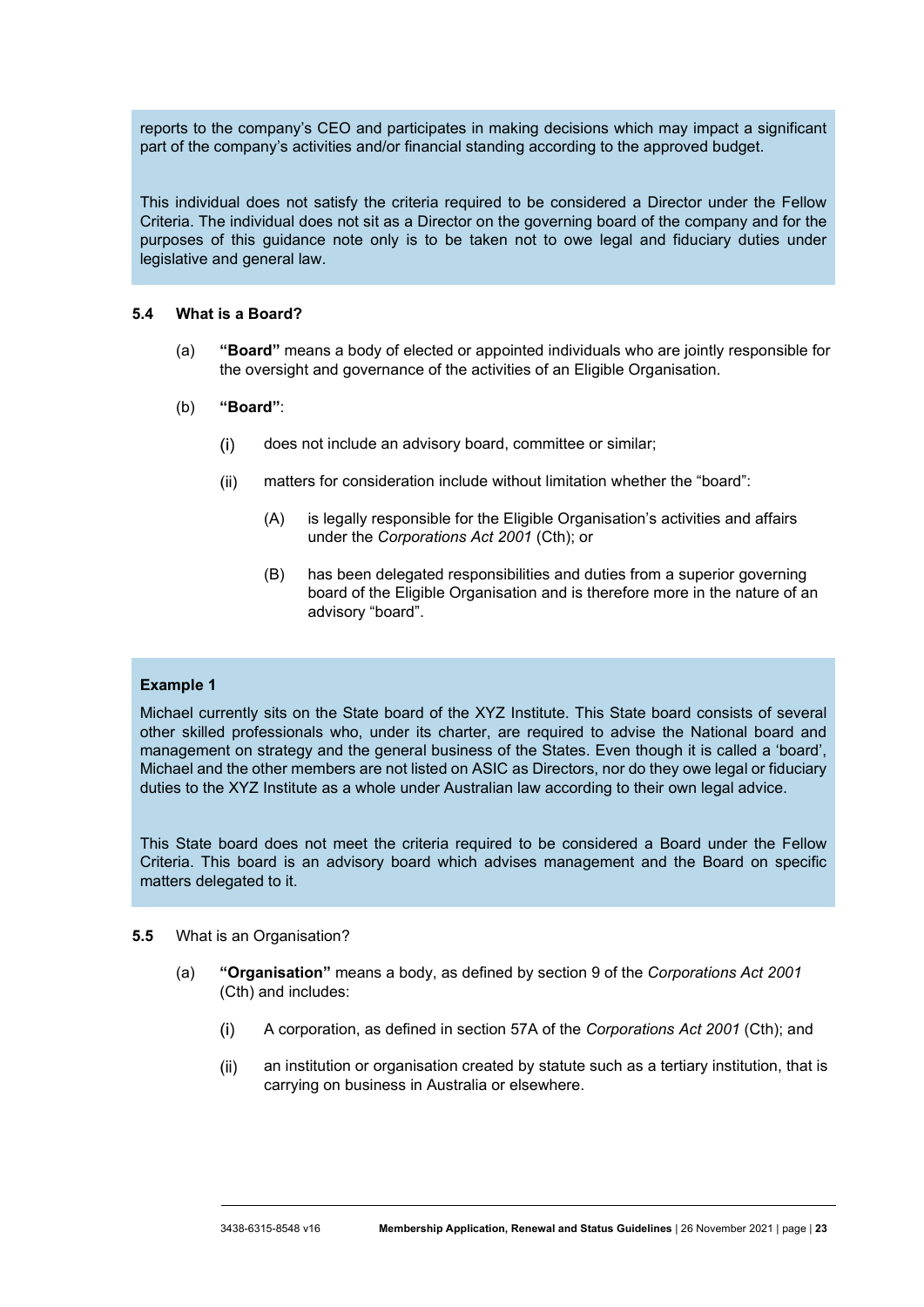- **5.6** What is an Eligible Organisation?
	- (a) An **"Eligible Organisation"** means an Organisation which satisfies the following for the most recent three (3) consecutive financial years to which the Fellow application relates:
		- $(i)$ In relation to a Corporation to which paragraph (b) does not apply:
			- (A) the consolidated gross revenue is \$AU25million or more; and
			- (B) the value of the consolidated gross assets is \$AU12.5million or more; and
			- (C) it has at least 100 employees.
		- $(ii)$ In relation to a Not-for-Profit:
			- (A) does not operate for the profit, personal gain or other benefit of particular people; and
			- (B) has gross revenue of \$AU5million or more; and
			- (C) at least one of the following applies:
				- i. has at least 25 employees; and/or
				- ii. has at least 100 volunteers.
		- In relation to a Government entity:  $(iii)$ 
			- (A) the consolidated revenue is \$AU25million or more; and
			- (B) either:
				- i. the value of the consolidated gross assets is \$AU25million or more; or
				- ii. it has at least 100 employees.
	- (b) **"Eligible Organisation"** does not include:
		- $(i)$ a non-trading holding company as defined by section 9 of the Corporations Act 2001 (Cth);
		- $(ii)$ a small proprietary company as defined by section 9 and section 45(A)(2) of the Corporations Act 2001 (Cth);
		- $(iii)$ a sole Director Organisation;
		- $(iv)$ a small consultancy; or
		- $(v)$ a non-trading trustee company.

#### **Example 1**

Jane sits on the Board of CDE Australia, a subsidiary of CDE Enterprises. CDE Enterprises meets the definition of an Eligible Organisation, however CDE Australia does not due to its gross revenue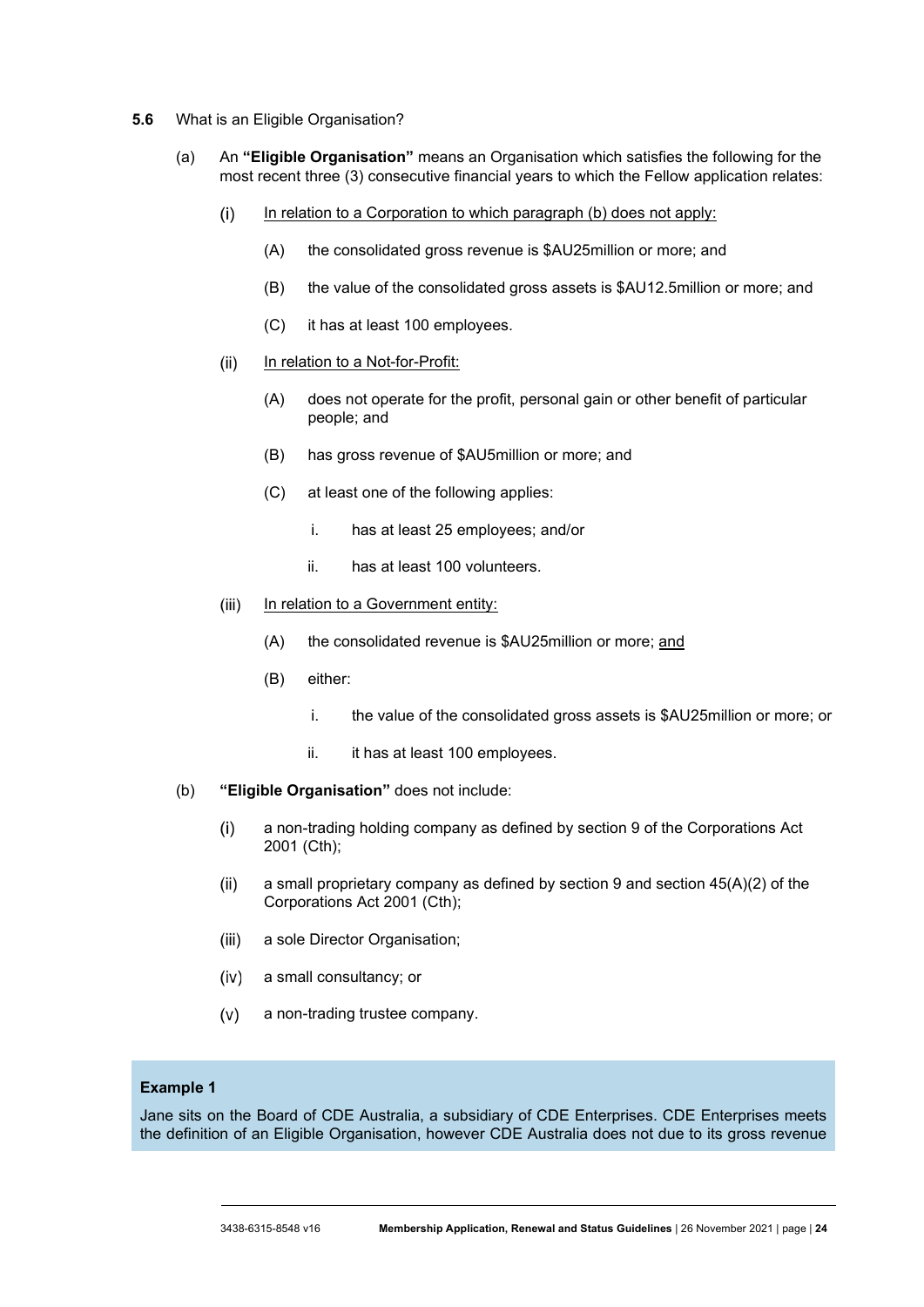and gross assets being less than the requisite amounts. Jane submits her Fellow application, listing CDE Enterprises as the Eligible Organisation.

The Board that Janes sits on does not meet the criteria of an Eligible Organisation under the Fellow Criteria. Jane sits on the Board of the subsidiary, not the parent company. Therefore even though the parent company meets the Eligible Organisation criteria, the subsidiary itself does not. The Division Council will not take into account the gross revenue and gross assets of any parent company unless the individual sits on the Board of such parent company.

#### **5.7 Who is a Senior Government Official?**

- (a) **"Senior Government Official"** means:
	- the most senior officer of a Significant Government Entity, such as Secretary, Chief  $(i)$ Executive or Director General of a government department; or
	- the head of a statutory authority or government owned corporation or similar entity,  $(ii)$ where that authority, corporation or entity does not have a Board with responsibility for governance.
- (b) **"Senior Government Official"** does not include any other officer, employee or member of the Significant Government Entity.
- (c) **Matters** for consideration include, without limitation, whether:
	- the individual is the accountable authority as defined under, or for State  $(i)$ government entities using the same principles as, the definition in force at that time within the Public Governance, Performance and Accountability Act 2013 (Cth); or
	- if there is a more senior authority that has greater accountability within the  $(ii)$ Significant Government Entity other than a Minister or the Parliament; or
	- if the authority, corporation or entity has a responsibility for governance, beyond  $(iii)$ providing advice.

#### **5.8 What is a Significant Government Entity?**

- (a) **"Significant Government Entity**" means:
	- a Commonwealth Government Department under the *Public Governance,*   $(i)$ *Performance* and Accountability Act 2013 (Cth) or state government department as defined by the applicable state legislation; or
	- $(ii)$ an entity such as a government owned corporation, statutory authority as listed under the Public Governance, Performance and Accountability Act 2013 (Cth) or similar state government entities as defined by the applicable state legislation; or
	- $(iii)$ the primary regulator at Commonwealth Government level or the primary regulator at State and Territory level,

that satisfies the following for the most recent three (3) consecutive financial years to which the Fellow application relates:

 $(iv)$ the consolidated revenue is \$AU25million or more; and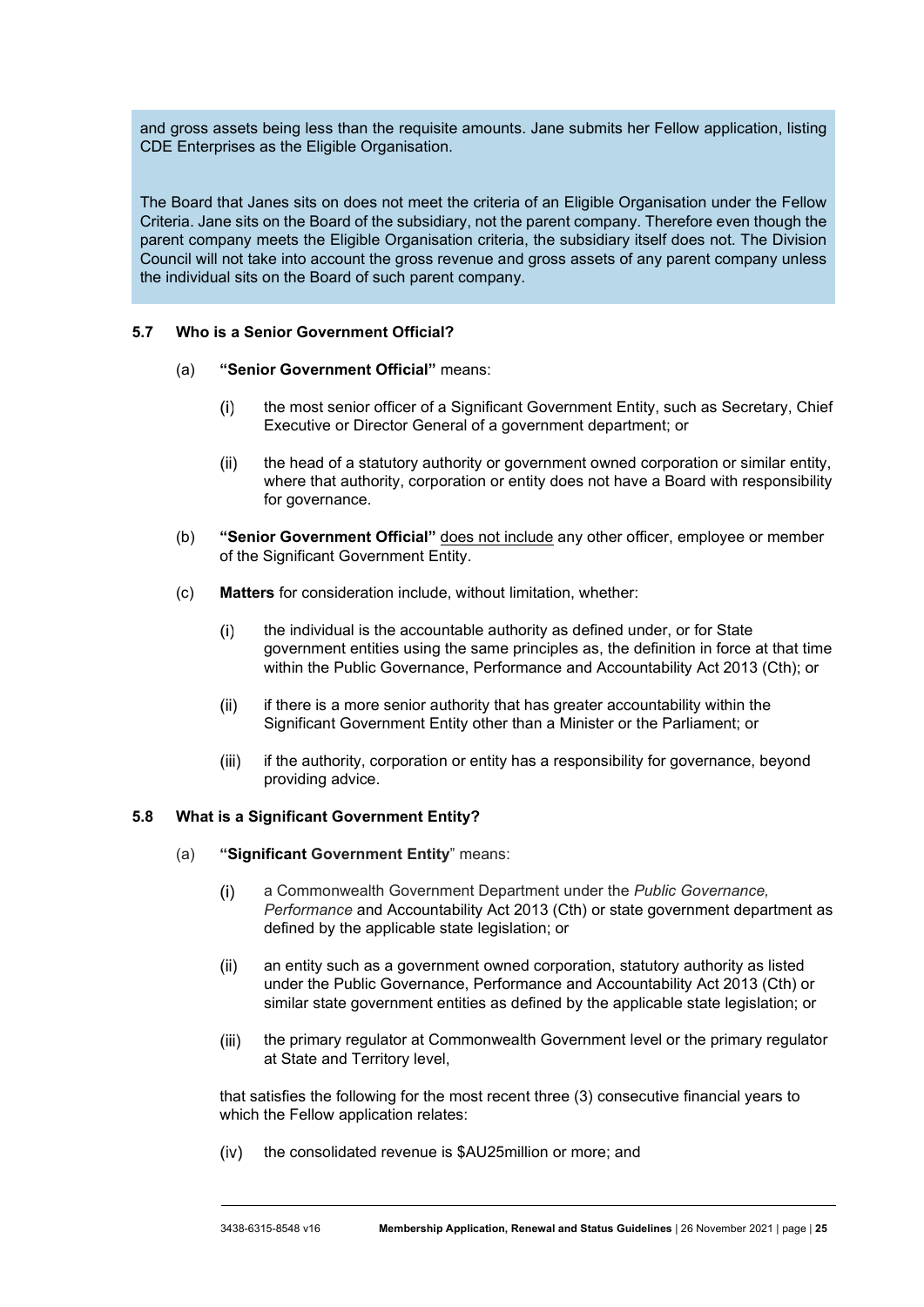- $(v)$ either:
	- (A) the value of the consolidated gross assets is \$AU25million or more; or
	- (B) it has 100 or more employees.
- (b) **"Significant Government Entity**" does not include a steering committee, advisory board or similar.

#### **Example 1**

Andrea sits on the State Government's Building Advisory Council. She is a senior executive in a leading building company, and is both a high profile and highly respected member of the building industry. The Advisory Council is established by law, and plays an important role in providing advice to the Minister on the impact of the building regulatory system, building permit levies and across a range of policy and regulatory issues.

The Board that Andrea sits on does not meet the criteria of a Significant Government Entity under the Fellow Criteria. The relevant legislation is clear that the Advisory Council has no responsibility for governance. Furthermore, the Council has revenue of only \$1.5m, has no assets and only five (5) employees. As such, it does not meet the revenue, asset or employee thresholds.

#### **Example 2**

Tim is the Secretary of the State's Department of Transport. This Department has gross assets of \$1 billion and gross revenue of \$500 million. Tim leads more than 2,000 employees across the Department and also plays a leadership role across the State's transport agencies. The Secretary is also a member of the Transport Advisory Board that is established by the *Transport Administration Act 1988* (NSW). The Secretary is head of the Department, as defined by the *Government Sector Employment Act 2013* (NSW)*.*

The Department meets the criteria of Significant Government Entity under the Fellow Criteria. It exceeds the employee, gross revenue and gross asset threshold criteria for the most recent three (3) consecutive years (to which Tim's Fellow application relates). The Advisory Board has no governance role, while the Secretary is the legislated head of the Department and responsible for governance under the relevant legislation.

#### **5.9 How to determine consecutive years in a role or roles**

- (a) When calculating the years required, the Institute:
	- $(i)$ will take into account the start date and end date for each role; and
	- will not count time spent within a role which overlaps with a second or third role  $(ii)$ relied on to make up the tenure criteria required.
- (b) **"Six Years"** requires the applicant to have been in either:
	- $(i)$ one (1) role for a minimum period of six (6) consecutive years; or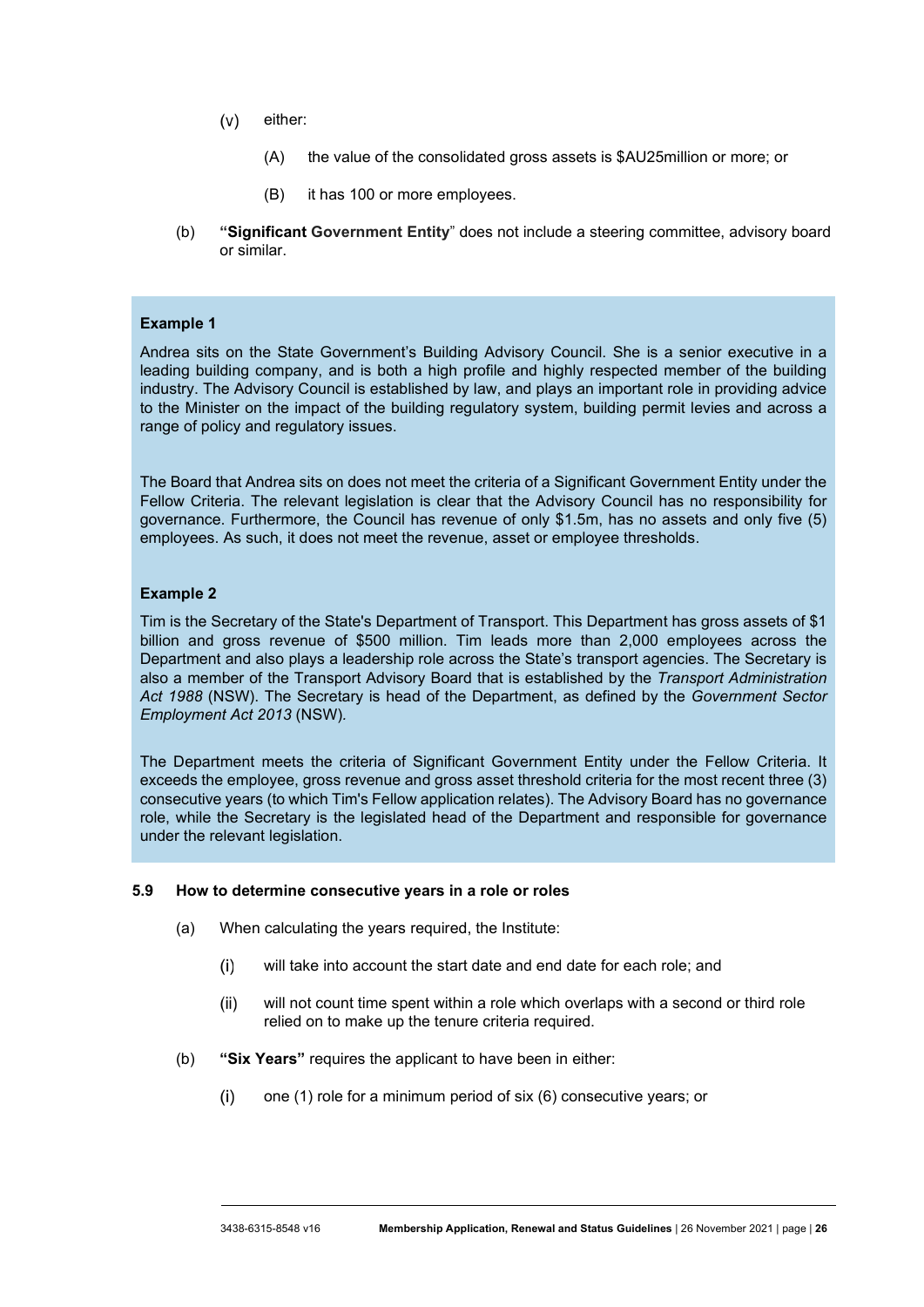two (2) roles within an eight (8) year period, providing that one (1) of the roles has  $(ii)$ been for a minimum period of three (3) consecutive years and the second role for the balance of six (6) years.

#### **Example 1 – Graduate member with a single board position – not currently eligible**

Harry is a GAICD on the board of ABC Enterprises Pty Ltd, an eligible company. He informs the Institute that he has sat on this board for "the past six (6) years". On reviewing Harry's length of service on this board, it was discovered that he had sat on the board for five (5) years and eight (8) months. This means that Harry's length of service is less than the required six (6) years. Harry can apply again in four (4) months' time.

Harry would not satisfy the Six Years required under the Fellow Criteria because he is four months short of being six (6) consecutive years within one role:

Role 1: ABC Enterprises Jun 2010 - Feb 2016 (5 years 8 months)

#### **Example 2 – Graduate member with a single board position – eligible**

Xavier is a GAICD on the board of XYZ Pty Ltd, an eligible company. Xavier informs the Institute that he has been eagerly waiting for his six (6) years' service to mature, so that he can apply to upgrade his member status to Fellow. Xavier's application shows that he has exactly six (6) years of service on this board.

Xavier would satisfy the Six Years criteria under the Fellow Criteria because he has served the requisite six (6) consecutive years within one (1) role:

Role 1: XYZ Pty Ltd Nov 2010 - Nov 2016 (6 years)

#### **Example 3 – Graduate member with two board positions – not currently eligible**

Silvia has contacted the Institute to enquire on her eligibility for upgrade to Fellow. Silvia holds board positions on two (2) eligible companies and was not sure if the Institute would accept concurrent (overlapping) board roles.

Silvia's board history would not satisfy the Six Years required under the Fellow Criteria because the years across Role 1 and Role 2 overlap and overall the requisite aggregate minimum term has not yet been served:

| Role $1$ : | ABC Enterprises Nov 2013 – Nov 2016 (3 years) |                                                                |
|------------|-----------------------------------------------|----------------------------------------------------------------|
| Role $2$ : |                                               | XYZ Department Feb 2014 - Feb 2017 (3 months - see Note below) |

Note:

Only part of Role 2 (Dec 2016 - Feb 2017) is eligible to be counted due to the overlap with Role 1.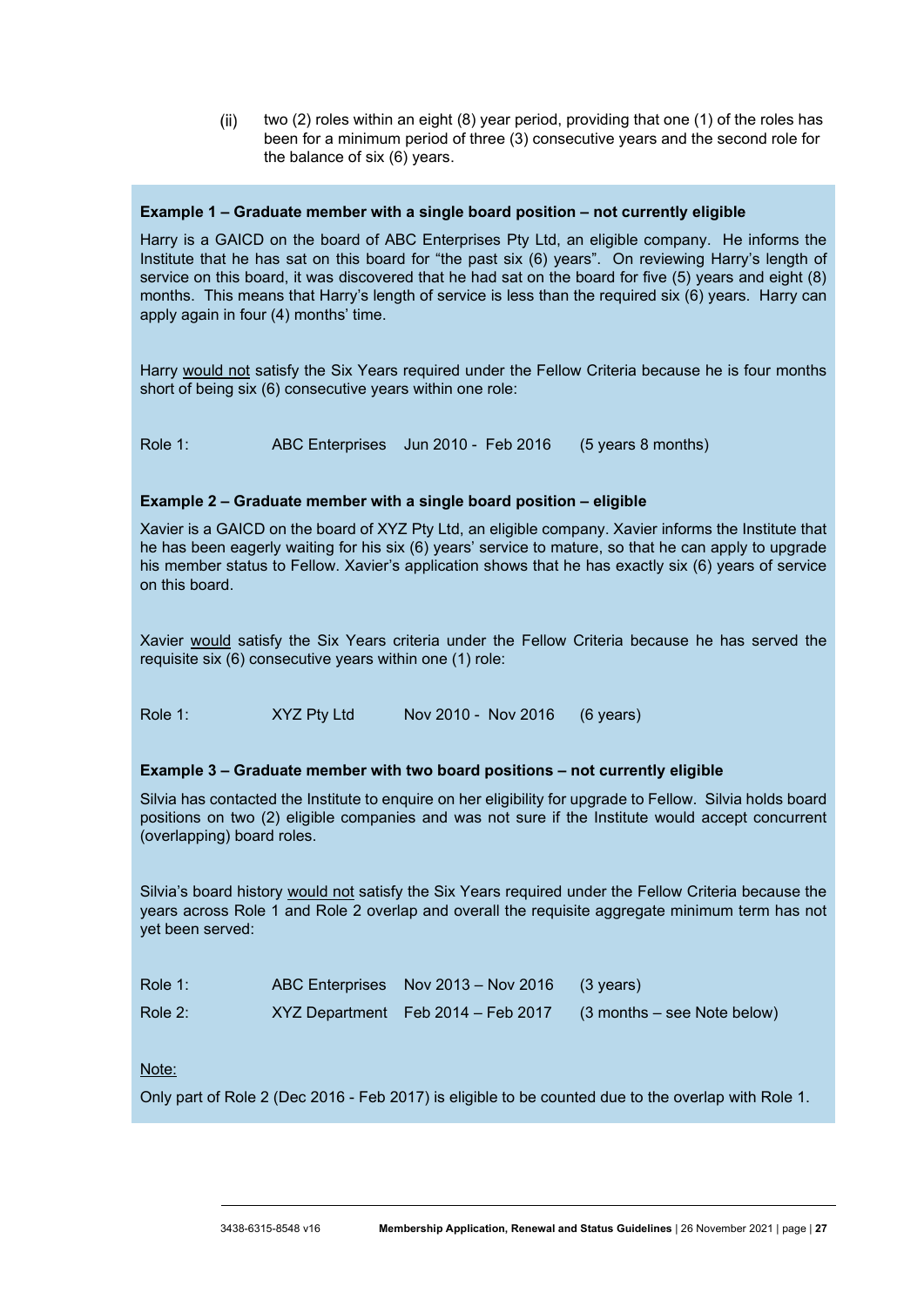#### **Example 4 – Graduate member with two board positions – eligible**

Kartik enquired about his eligibility for upgrade to Fellow. Kartik holds board positions on two (2) eligible companies and was aware of the Institute's rules on concurrent (overlapping) board roles. However, Kartik queried whether time served under concurrent roles is considered in chronological order and whether each one (1) must be counted in its entirety before considering a subsequent role.

Kartik would satisfy the Six Years criteria under the Fellow Criteria because the required three (3) consecutive years within one (1) role and remaining years in another role is met without counting overlapping years and the six (6) years in total has taken place within an eight (8) year period:

| Role 1:    | Green Pty Ltd | Mar 2009 – Mar 2014                | $(4 \text{ years}: 2009-2013)$ |
|------------|---------------|------------------------------------|--------------------------------|
| Role $2$ : |               | XYZ Department Mar 2013 – Mar 2016 | (2 years: 2014-2016)           |

- (c) **"Ten Years"** requires the applicant to have been:
	- within a twelve (12) year period, in two (2) roles for an aggregate minimum period  $(i)$ of ten (10) years providing that:
		- (A) role 1 has been for a minimum period of six (6) consecutive years; and
		- (B) role 2 has been for a minimum period of three (3) consecutive years; or
	- $(ii)$ within a twelve (12) year period, in three (3) roles for an aggregate minimum period of ten (10) years providing that:
		- (A) role 1 has been for a minimum period of six (6) consecutive years;
		- (B) role 2 has been for a minimum period of two (2) consecutive years; and
		- (C) role 3 has been for a minimum period of one (1) year.

#### **Example 1 – Member with two board roles - eligible**

Erica was a board member of Company A for six (6) years between November 2001 and November 2007, and then a board member of Company B for four (4) years, from January 2008 to January 2012.

Erica would satisfy the Ten Years required under the Fellow Criteria:

| Role 1: | Company A | Nov 2001 – Nov 2007              | (6 years: 2001-2007) |
|---------|-----------|----------------------------------|----------------------|
| Role 2: | Company B | Jan 2008 – Jan 2012 <sup>'</sup> | (4 years: 2008-2012) |

Note:

The Ten Years has been served over a total period of approximately eleven (11) years (2001-2012).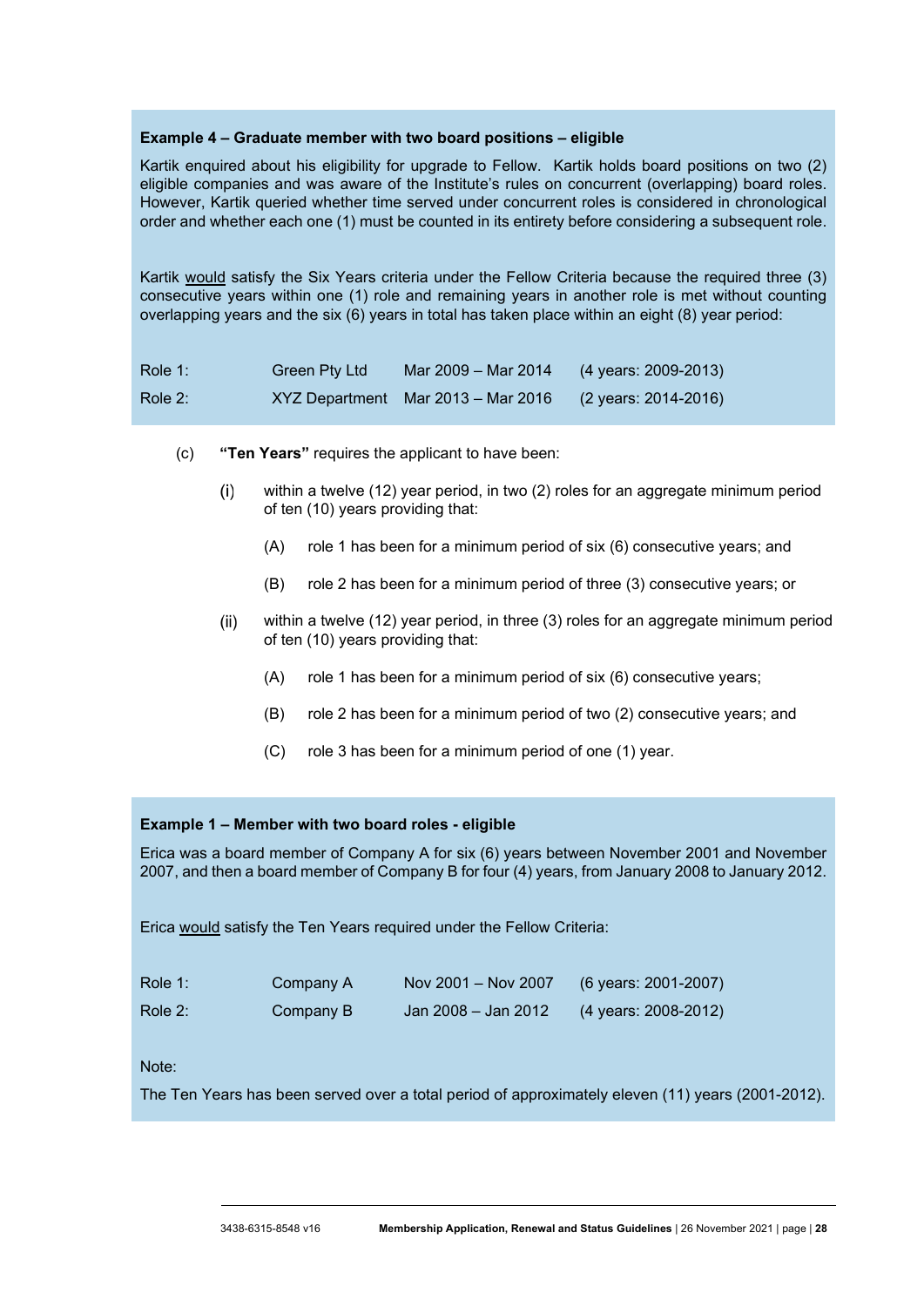#### **Example 2 – Member with three overlapping board roles - eligible**

Tom contacted the Institute to clarify his eligibility for upgrade to Fellow. Tom has held three (3) board positions over twelve (12) years with some overlap between these positions, and he is unsure as to how the rules on concurrent roles operate.

Tom would satisfy the Ten Years required under the Fellow Criteria:

| Role 1: | Company A | Dec 2002 - Dec 2009 | (7 years: 2002-2009)           |
|---------|-----------|---------------------|--------------------------------|
| Role 2: | Company B | Jan 2007 - Jan 2012 | $(2 \text{ years}: 2010-2012)$ |
| Role 3: | Company C | Feb 2010 - Feb 2014 | $(1$ year: 2012-2013)          |

#### Notes:

The Ten Years has been served over a total period of approximately twelve (12) years (2002-2014). Where roles overlap, there may be more than one way for the six (6) year, two (2) year and the one (1) year minimum periods to be calculated. Using Example 2 above, the example counts seven (7) consecutive years from Dec 2002 – Dec 2009 from within Role 1. This means that any period of these seven (7) years which overlaps with Role 2 or Role 3 is ineligible to be used to make up the remaining years required. The example then counts the required period of two (2) consecutive years from Role 2 starting at 2010. The same applies for counting the remaining one (1) year required from Role 3. Due to the overlap between Roles 2 and 3, the example counts the remaining one (1) year required starting from February 2012 only.

#### **Example 3 – member with multiple board roles totalling ten years, but over 15 years - ineligible**

Bryan contacted the Institute to clarify his eligibility for upgrade to Fellow. Bryan has three (3) board roles that he believes satisfies the requirements for the Fellow upgrade, as together, the roles total the requisite ten (10) years.

Bryan would not satisfy the Ten Years required under the Fellow Criteria because the requisite ten (10) years across the three (3) roles has not been achieved within a twelve (12) year period:

| Role1:  | Company A | Nov 2000 - Nov 2006 (6 years: 2000-2006) |
|---------|-----------|------------------------------------------|
| Role 2  | Company B | Jan 2010 - Jan 2013 (2 years: 2010-2012) |
| Role 3: | Company C | Feb 2012 - Feb 2015 (2 years: 2012-2014) |

Note:

The Ten Years has been served over a total period of approximately fourteen (14) years.

#### **Example 4 – member with one board role totalling ten years or more – ineligible**

Godfrey has been a Director of ABC Ltd, an eligible company, for twelve (12) years. He has held no other eligible Director positions. Godfrey has been an Institute member for five (5) years, but has not completed the Institute's Company Director Course assessment.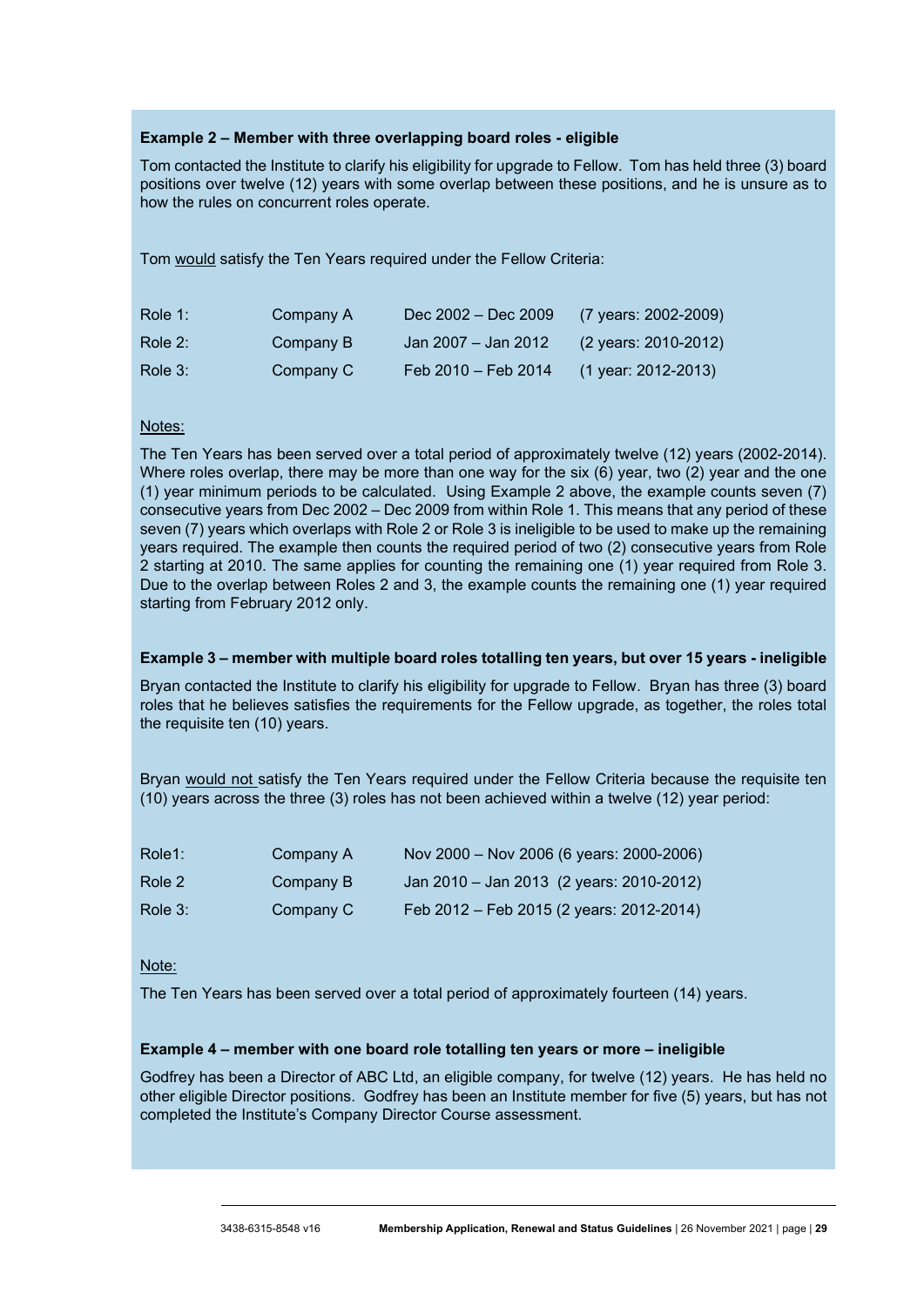Godfrey would not satisfy the Ten Years required under the Fellow Criteria because he has only served on the one (1) board for those ten (10) years. Without being a graduate of the Institute's Company Directors Course, an applicant for upgrade to Fellow would need to show a diversity of eligible board experience.

#### <span id="page-30-0"></span>**5.10 What is a Reference?**

- (a) **"Reference"** means a reference in writing containing the information set out in Item [5.10](#page-30-0)[\(b\)](#page-30-1) from a current Fellow of the Institute who:
	- $(i)$ has known the applicant for a minimum of three (3) years; and
	- is not related to the applicant through marriage or blood.  $(ii)$

#### (b) **"Reference"**

- <span id="page-30-1"></span> $(i)$ A Reference must contain the following information:
	- (A) length of time the Fellow has known the candidate;
	- (B) contexts in which the Fellow has known the candidate;
	- (C) vouch for the candidate in relation to their professional career (as it relates to being a Fellow) and their ethical standing and good character;
	- (D) confirm that they have sighted the candidate's application and supporting documentation and, to the best of their knowledge and belief, consider that it is accurate and true;
	- (E) the referee's full name, address, title and organisation;
	- (F) the referee's contact details (telephone number and email address); and
	- (G) the referee's original or electronic signature.
- The Division Council will regard highly a Reference which clearly evidences the  $(ii)$ applicant's:
	- (A) excellence in governance in Australia; and
	- (B) contribution to, and engagement with, the Institute.

#### **5.11 Division Council Discretion**

- (a) In circumstances where a Fellow member ceased to be a Member and later seeks to be re- admitted as a Fellow of the Institute, Division Council may exercise its discretion and re-admit the person as a Fellow even though they may not satisfy the Fellow Criteria. The Division Council can apply its discretion in unusual or exceptional circumstances. Unusual or exceptional circumstances may include extended illness or extended work overseas. The Division Council will review each person's application on a case-by-case basis based on the information provided by the applicant.
- (b) Division Councils will consider at least the following factors when deciding whether to apply its discretion: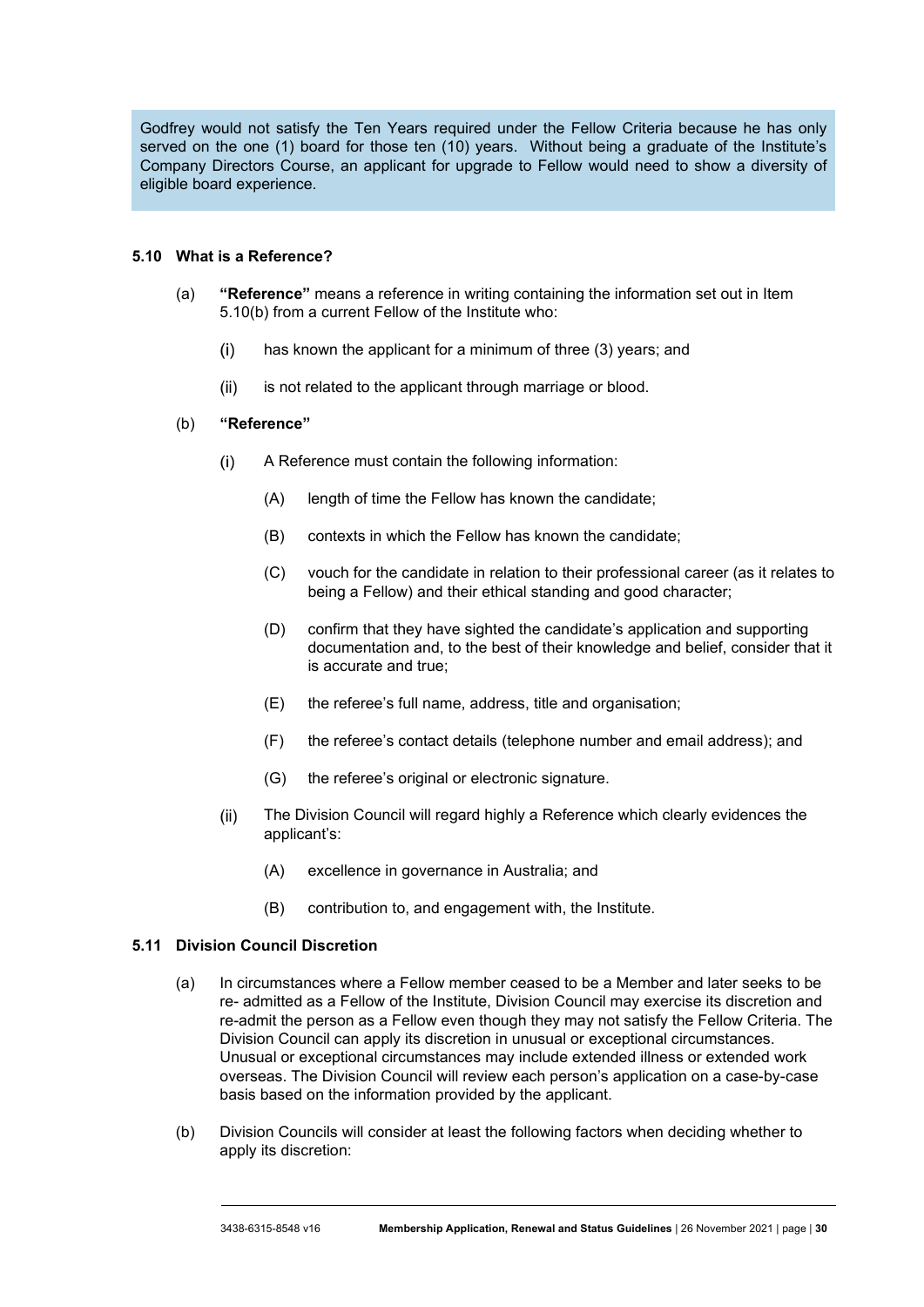- $(i)$ how long the person was a Fellow before their membership lapsed;
- $(ii)$ how long since that person's membership lapsed;
- $(iii)$ the reason for the membership lapsing; and
- $(iv)$  the level of seniority of the Member as a Director.

#### **Example 1**

Milica joined the Institute in 2000 and became a Fellow in 2005. In 2015, Milica moved overseas and did not renew her Institute membership. Milica has been a Director on the Board of an Eligible Organisation for fifteen (15) consecutive years. In 2018 Milica returned from overseas and would like to re-join the Institute as a Fellow. Milica passed the Institute's Company Directors Course assessment in 2005.

Based on the circumstances provided, Milica will likely be re-admitted to the Institute as a Fellow even though she currently does not satisfy the Fellow Criteria. She was a long-standing Member and a Fellow for ten (10) years before her membership lapsed less than five (5) years ago and continues to demonstrate considerable experience, seniority and good standing within the Director and governance community.

#### **Example 2**

Juan joined the Institute in 2010 and became a Fellow in 2012. In 2013 Juan did not renew his membership and provided no reason for his decision not to renew. Juan is a member of Key Management Personnel at his company and reports to the company's CEO and participates in making decisions which may impact a significant part of the company's activities and/or financial standing according to the approved budget. Juan was last appointed as a Director of an Eligible Organisation from 2009 - 2014. In 2018 Juan would like to re-join the Institute as a Fellow.

Based on the circumstances provided, Juan will likely **not** be re-admitted to the Institute as a Fellow since he was only a Fellow for one (1) year before his membership lapsed, has not been a Member for at least five (5) years and does not meet the Six Year requirement. He would need to satisfy the Fellow Criteria to upgrade his membership status to Fellow.

#### **Example 3**

Bill joined the Institute in 2001 and became a Fellow in 2012. He was an Executive Director at an Eligible Organisation for five (5) consecutive years. In 2015 Bill retired from his position and did not renew his membership. In 2017 Bill became a Non-Executive Director at an Eligible Organisation. In 2018 Bill decided to re-join the Institute as a Fellow.

Based on the circumstances provided, Bill will likely **not** be re-admitted to the Institute as a Fellow since he was only a Fellow for three (3) years before his membership lapsed and does not meet the Six Year requirement. He would need to satisfy the Fellow Criteria to upgrade his membership status to Fellow.